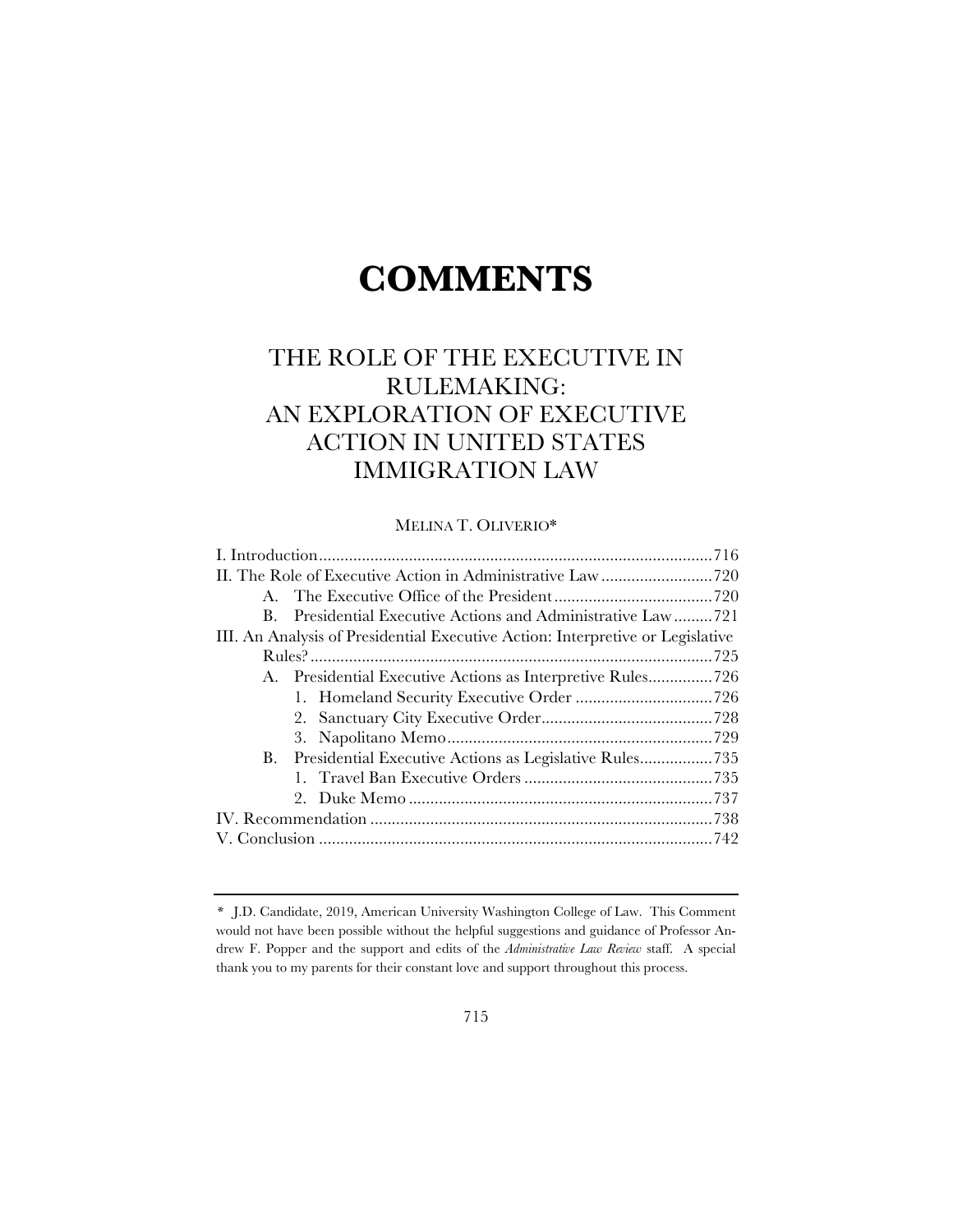### I. INTRODUCTION

Since the United States' founding, its immigration laws have shifted based on the politics and migration trends of the time.<sup>1</sup> While Congress usually passes immigration legislation to fit these trends, the last time Congress passed a major overhaul of immigration legislation was in 1986 with the Immigration Reform and Control Act (IRCA).2 To address more recent changes in migration patterns, fears of terrorism, and numerous refugee crises, the use of executive action has become increasingly common, which can create problems and instability in the immigration system.<sup>3</sup>

A President's authority to implement executive action derives from Article II's "Take Care Clause," which grants the President executive power to ensure that U.S. laws are "faithfully executed."4 There are multiple forms of executive action that the President may take. Presidents may issue (1) executive orders, which are binding policy directives; (2) presidential memoranda, which are also used to issue directives but go through a lessstringent process than executive orders; (3) presidential proclamations; (4) national security directives; (5) executive agreements; and (6) presidential signing statements.<sup>5</sup> Of these actions, the most binding—and most frequently reported upon—are executive orders.6

Presidents as far back as George Washington have used executive action, but the current system of classifying and codifying executive orders did not

<sup>1.</sup> D'Vera Cohn, *How U.S. Immigration Laws and Rules Have Changed Through History*, PEW RES. CTR. (Sept. 30, 2015), http://www.pewresearch.org/fact-tank/2015/09/30/how-u-simmigration-laws-and-rules-have-changed-through-history.

<sup>2.</sup> Immigration Reform and Control Act (IRCA) of 1986, Pub. L. No. 99-603, 100 Stat. 3359; *see also American Immigration Laws Timeline*, NAT'L ARCHIVES, https://www.archives. gov/files/philadelphia/public/red-star-line/immigration-laws-timeline.pdf (last visited May 16, 2018) (detailing a timeline of major American immigration laws); David Nakamura, *For More Than 25 Years, It's Never Been the Right Time for Immigration Reform*, WASH. POST (Feb. 15, 2014), https://www.washingtonpost.com/politics/for-more-than-25-years-its-never-beenthe-right-time-for-immigration-reform/2014/02/15/90a4ff08-93f9-11e3-84e1-27626c5ef5 fb\_story.html?utm\_term=.2721aa017d2b. In 2018, the federal government shut down twice in three weeks after Congress failed to agree on immigration legislation. Mike DeBonis & Erica Werner, *Brief Government Shutdown Ends as Trump Signs Spending Bill*, WASH. POST (Feb. 9, 2018), https://www.washingtonpost.com/powerpost/congress-passes-sweeping-budget-billending-brief-shutdown/2018/02/09/6021367e-0d69-11e8-8890-372e2047c935\_story.html ?utm\_term=.0528fafe9609.

<sup>3.</sup> *See infra* Part III for a detailed discussion of recent presidential executive actions and their effects.

<sup>4.</sup> U.S. CONST. art. II, § 3, cl. 5; *see also* Morton Rosenberg, *Beyond the Limits of Executive Power: Presidential Control of Agency Rulemaking under Executive Order 12,291*, 80 MICH. L. REV. 193, 196 (1981) (inferring that Article II of the Constitution enables Presidential executive action).

<sup>5.</sup> Andrew M. Wright, *Presidential Executive Orders*, ARK. LAW., Summer 2017, at 30–32.

<sup>6.</sup> *Id.* at 30–31.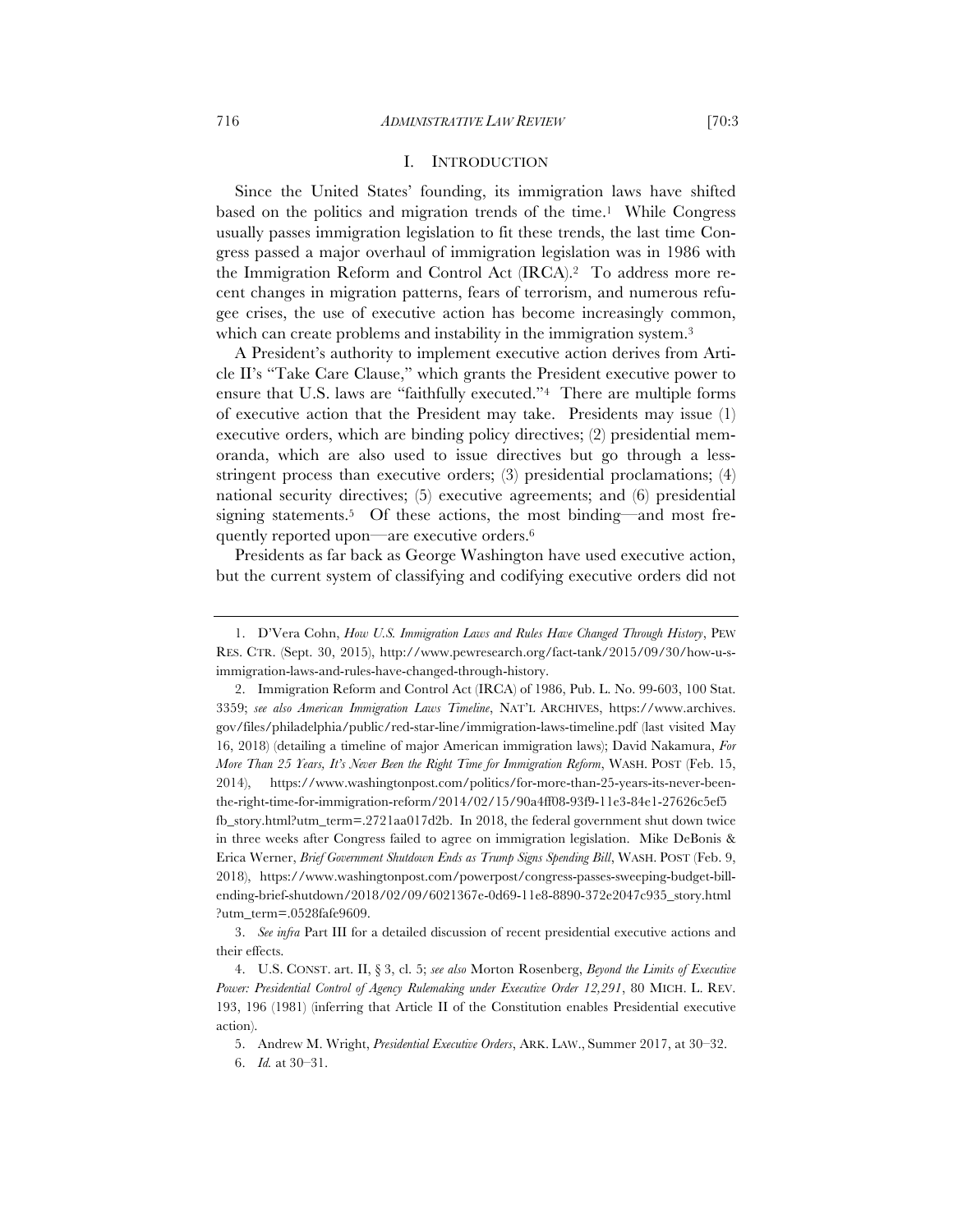exist until 1907.<sup>7</sup> It was not until 1935 that a structured guideline for drafting executive orders emerged, ironically in the form of an executive order.8 The guideline required that the President receive financial approval from the Office of Management and Budget (OMB) and legal review from the Attorney General before signing an executive order into action.9 However, the President is not legally obligated to follow the process, and there are no sanctions should he choose to ignore these requirements.<sup>10</sup> Additionally, even when a president follows these requirements, issuing executive orders is still quicker than passing legislation through Congress.<sup>11</sup>

Every president except President William Henry Harrison, who died after thirty-one days in office, has exercised his right to use executive orders.12 The use of executive orders depends both on the President and the Congress of the time period; throughout the nineteenth and twentieth centuries, presidents issued their most memorable executive orders in times of national crisis.13 President Franklin D. Roosevelt, for example, expanded the use of executive orders by using them frequently to implement his policies quickly.14 In addition, President Harry Truman attempted to nationalize steel industry by way of executive order, although the Supreme Court struck his executive order down as unconstitutional in the infamous *Youngstown Sheet & Tube Co. v. Sawyer*<sup>15</sup> case. Despite this case, many presidents continued to use executive orders and other forms of executive action to create and reorganize agencies, a practice that carried into the Obama presidency.16

Despite their frequent use throughout history, the issues and criticisms

13. Todd F. Gaziano, *The Use and Abuse of Executive Orders and Other Presidential Directives*, 5 TEX. REV. L. & POL. 267, 282–83 (2001) (noting that Abraham Lincoln, Franklin D. Roosevelt, and Harry Truman all issued especially memorable executive orders during periods of war and economic turmoil in American history).

14*. Id.* at 283.

15. 343 U.S. 579 (1952). *Youngstown* is particularly important because it clearly asserts that there are limits to presidential power. *Id.* at 587. While the President does have the authority to ensure that laws are faithfully executed, he cannot create laws; that power is vested in Congress. *Id.* at 587–88.

16. Duncan, *supra* note 7, at 347–48.

<sup>7.</sup> John C. Duncan, *A Critical Consideration of Executive Orders: Glimmerings of Autopoiesis in the Executive Role*, 35 VT. L. REV. 333, 338–39 (2010).

<sup>8.</sup> *See* Exec. Order No. 7298, 1 Fed. Reg. 2284 (Feb. 18, 1936).

<sup>9.</sup> Duncan, *supra* note 7, at 341.

<sup>10.</sup> *Id.*

<sup>11.</sup> *Id.* at 342.

<sup>12.</sup> *See* JOHN CONTRUBIS, CONG. RESEARCH SERV., 95–722 A, EXECUTIVE ORDERS AND PROCLAMATIONS 25–26 (1999); *William Henry Harrison*, WHITE HOUSE (2006), https://www.whitehouse.gov/about-the-white-house/presidents/william-henry-harrison/; *see also infra* Part III for examples of executive action from the three most recent administrations.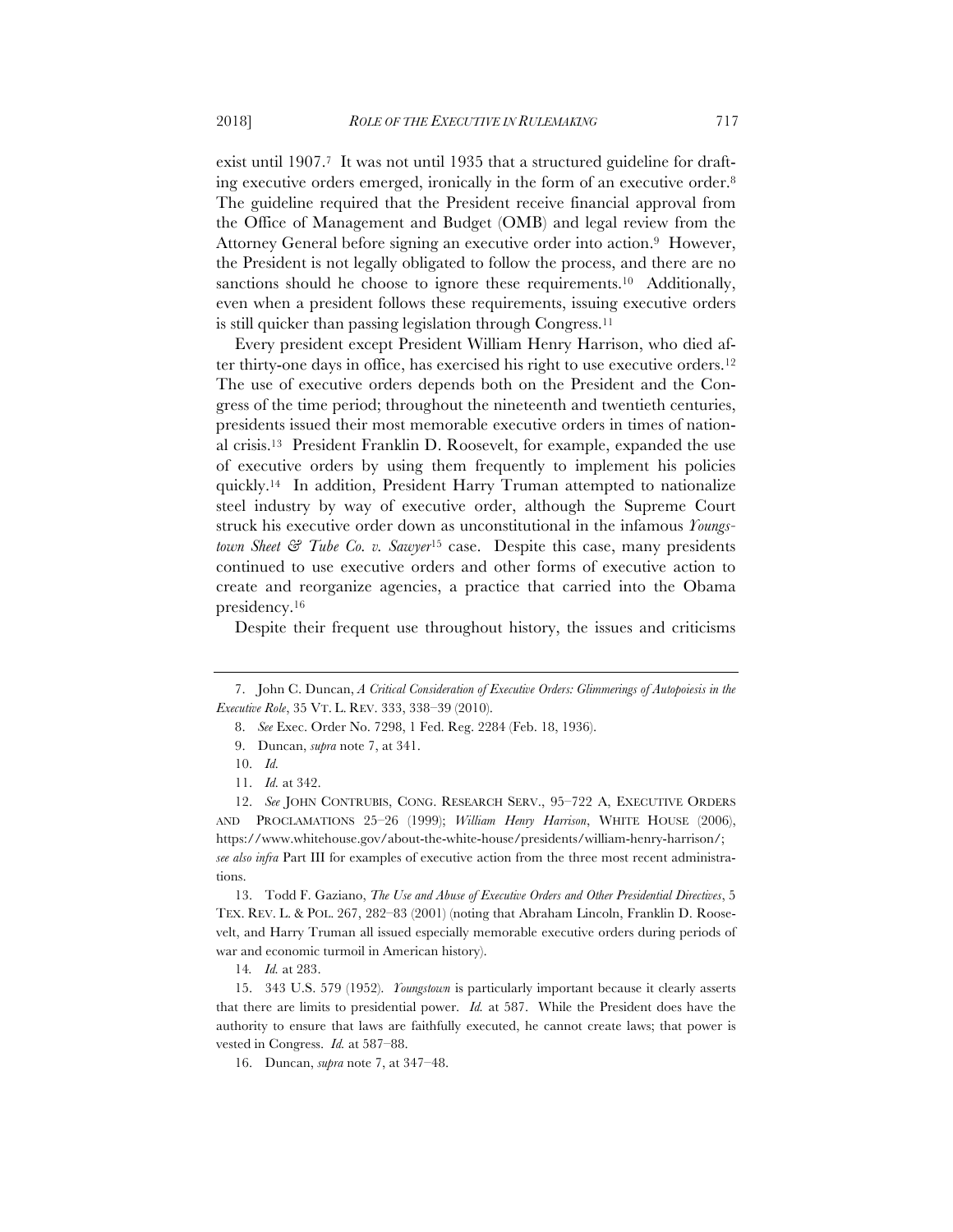that have plagued presidential executive actions and orders remain the same. One ongoing concern is whether the scope of executive power is proper in relation to Congress's authority.17 This criticism increases when presidents use executive orders to implement policies during politicallydivided times.18

The decisions of recent presidents have renewed discussion about the use of executive action: President Obama's most well-known use of executive power in immigration law came when he implemented Deferred Action for Childhood Arrivals (DACA) through the Department of Homeland Security (DHS),19 and President Trump has consistently used executive authority to implement immigration policies like a travel ban.20 Both administrations' use of presidential executive actions serve as key examples for critics concerned about the increasing scope of executive power.

A second common critique of executive action is that presidents will use it to institute policies if Congress fails to pass a law that they want.21 The third main criticism relates to the proper role of the President in agency ac-

20. Exec. Order No. 13,769, 82 Fed. Reg. 8,977 (Feb. 1, 2017). The Trump Administration has announced its policies through both executive orders and Department of Homeland Security (DHS) memoranda. *See, e.g.*, Exec. Order No. 13,780, 82 Fed. Reg. 13,209 (Mar. 9, 2017); Exec. Order No. 13,768, 82 Fed. Reg. 8799 (Jan. 30, 2017); Memorandum from Elaine C. Duke, Acting Sec'y, Dep't of Homeland Sec. to James W. McCament, Acting Dir., U.S. Citizenship & Immigration Servs., Thomas D. Homan, Acting Dir., U.S. Immigration & Customs Enf't., Kevin K. McAleenan, Acting Comm'r, U.S. Customs & Border Prot., Joseph B. Maher, Acting Gen. Counsel, Ambassador James D. Nealson, Assistant Sec'y, Int'l Engagement, and Julie M. Kirchner, Citizenship & Immigration Servs. Ombudsman (Sept. 5, 2017), https://www.dhs.gov/news/2017/09/05/memorandumrescis-sion-daca (rescinding the Deferred Action for Childhood Arrivals (DACA) program) [hereinafter Duke Memo].

21. Christopher J. Deering & Forrest Maltzman, *The Politics of Executive Orders: Legislative Constraints on Presidential Power*, 52 POL. RES. Q. 767, 767 (1999) (noting that executive actions may allow the President to "circumvent" Congress). This was the primary criticism leveled at President Obama when he issued DACA. *See* Michael W. McConnell, *Trump, Obama, DACA, and the Strict Limits on Presidential Power*, NEWSWEEK (Sept. 13, 2017, 11:32 AM), http://www.newsweek.com/trump-obama-daca-and-strict-limits-presidential-power-

664359. *But see generally* Joan Z. Bernstein, *The Presidential Role in Administrative Rulemaking: Improving Policy Directives: One Vote for Not Tying the President's Hands*, 56 TUL. L. REV. 818, 827 (1982) (asserting that presidential participation is necessary to complete national goals and policies); CONTRUBIS, *supra* note 12, at 16 (arguing that presidential executive action is kept in check because Congress can retroactively repeal statutory authority).

<sup>17.</sup> *See* Gaziano, *supra* note 13, at 271.

<sup>18.</sup> *Id.* at 282–83.

<sup>19.</sup> *See* Memorandum from Janet Napolitano, Sec'y, Dep't of Homeland Sec. to David V. Aguilar, Acting Comm'r, U.S. Customs & Border Prot., Alejandro Mayorkas, Dir., U.S. Citizenship & Immigration Servs., and John Morton, Dir., U.S. Immigration & Customs Enf't (June 15, 2012), https://www.dhs.gov/xlibrary/assets/s1-exercising-prosecutorialdiscretion-individuals-who-came-to-us-as-children.pdf [hereinafter Napolitano Memo].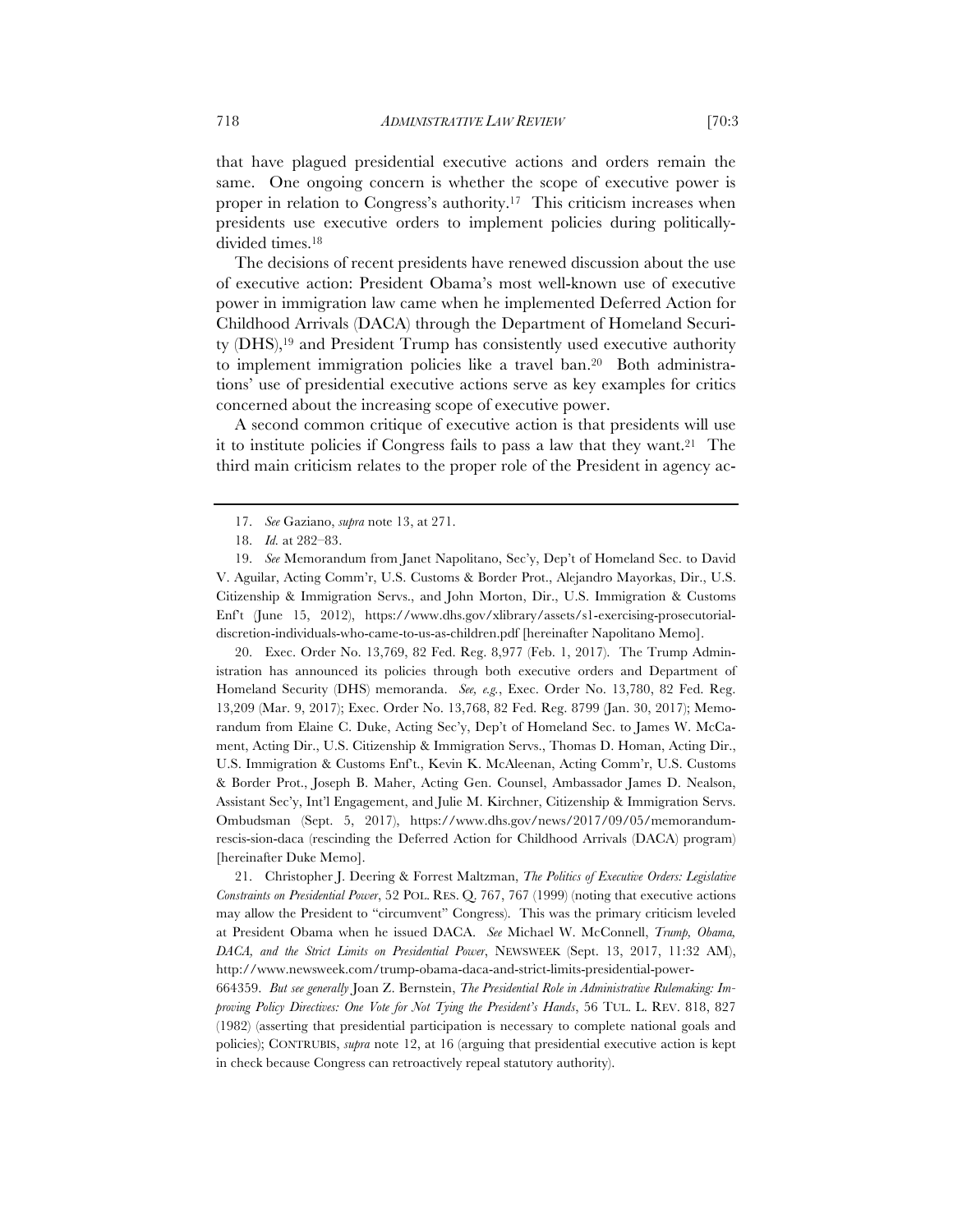tion and whether executive actions may hinder the effectiveness of agency action by contradicting the authority and expertise of agencies.22 While the President is authorized to direct agency action, he has no authority to completely control administrative agencies.23

Despite these criticisms, most scholars generally agree that executive orders are within the purview of the President's power.24 Courts have only held two executive orders as unconstitutional.25 In *Youngstown*, the Supreme Court held that President Truman's executive order, which directed the Secretary of Commerce to take possession of most of the country's steel mills, was unconstitutional and that neither the Constitution nor an act of Congress permitted the President to seize the nation's steel mills.26 More recently, the D.C. Circuit found that the National Labor Relations Act preempted President Clinton's executive order barring the federal government from contracting with employers that hire permanent replacements during a lawful strike.<sup>27</sup> The scarcity of court cases declaring presidential executive action unconstitutional demonstrates that courts are and have remained deferential to the president in the realm of rulemaking.

This Comment explores the legal issues surrounding the promulgation of rules and regulations through executive action and directives to DHS. Part I of this Comment introduced executive orders and how they are commonly used in immigration law. Part II examines the role of presidential executive actions in relationship to administrative law and explains whether they should be considered legislative or interpretive rules. Part III looks at specific examples of executive action issued by the last three presidents, applying the administrative analysis discussed in Part II. Part IV recommends that DHS promulgate rules using notice-and-comment rulemaking to en-

26. *Youngstown*, 343 U.S*.* at 587–88. The Court found that while there were two statutes that allowed the President to seize personal or real property, neither of these statutes granted the President the authority to seize the steel mills. *Id.* at 585–86. Additionally, Article II of the Constitution states that the President should faithfully execute the laws, *not* create the laws, which is what President Truman did through this executive order. *Id.* at 587. Justice Jackson's concurring opinion, which assessed how executive authority differed in three different situations regarding Congress and the president, is one of the most cited scholarly takeaways from this case. *Id.* at 635–38 (Jackson, J., concurring); *see also* CONTRUBIS, *supra* note 12, at 7 (noting that Justice Jackson's concurrence is the "most enduring and influential" of the *Youngstown* opinions).

27. *Reich*, 74 F.3d at 1339.

<sup>22.</sup> *See* Bernstein, *supra* note 21, at 820; Rosenberg, *supra* note 4, at 246.

<sup>23.</sup> Rosenberg, *supra* note 4, at 246.

<sup>24.</sup> Duncan, *supra* note 7*,* at 337.

<sup>25.</sup> *See* Youngstown Sheet & Tube Co. v. Sawyer, 343 U.S. 579 (1952) (finding President Truman's executive order unconstitutional); Chamber of Commerce v. Reich, 74 F.3d 1322 (D.C. Cir. 1996) (holding that President Clinton's executive order was unconstitutional); *see also* Gaziano, *supra* note 13, at 283–86 (detailing why the courts in *Youngstown* and *Reich* found the executive orders unconstitutional).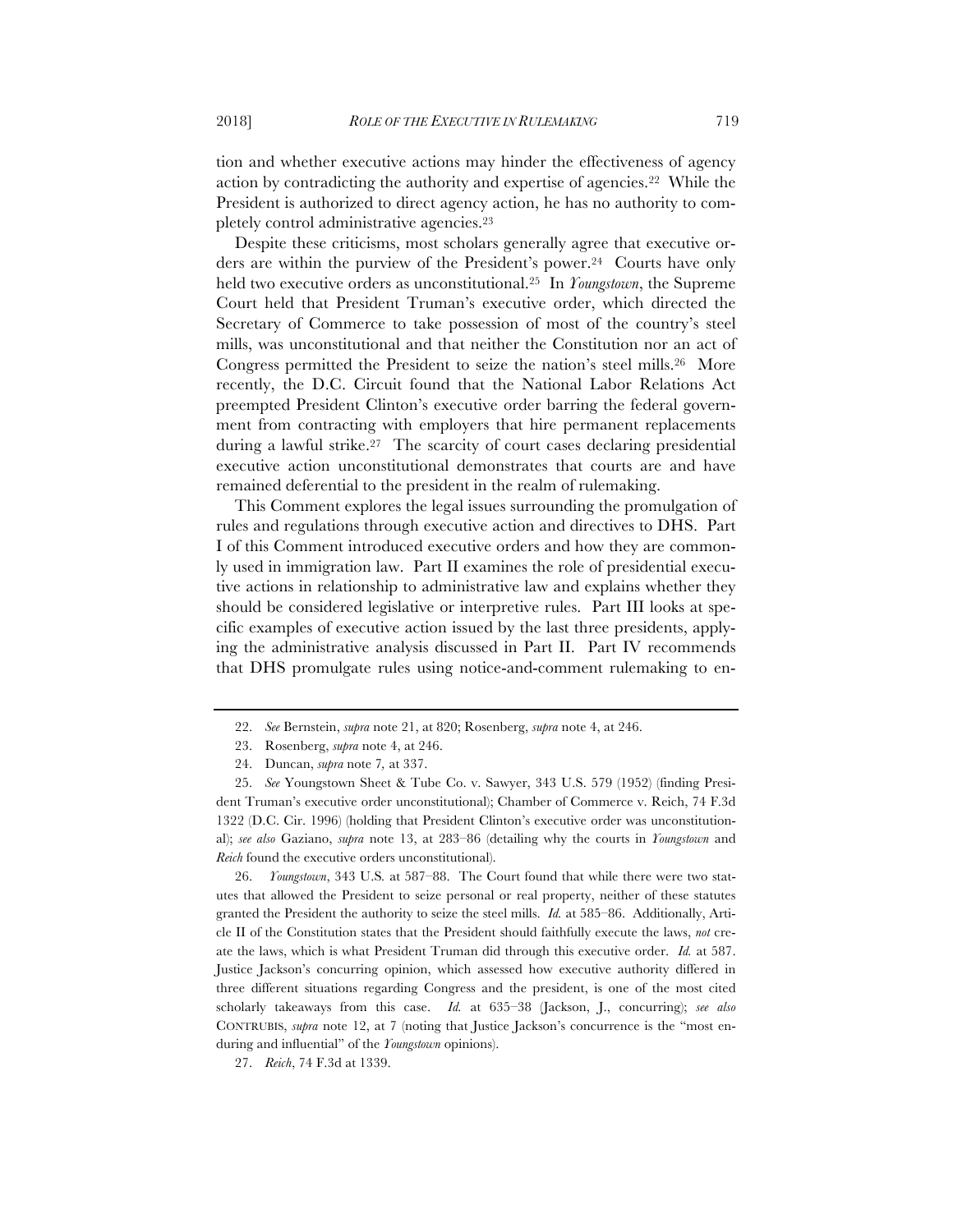sure that presidents do not overreach their executive authority. Finally, Part V briefly concludes with an overview of the concepts and analyses detailed in this Comment.

#### II. THE ROLE OF EXECUTIVE ACTION IN ADMINISTRATIVE LAW

# *A. The Executive Office of the President*

The Roosevelt-era New Deal programs<sup>28</sup> helped expand the scope of U.S. administrative law in the latter half of the twentieth century.29 The Administrative Procedure Act (APA), passed in 1946,<sup>30</sup> cemented the expansion of the agency state and set forth the procedures by which federal administrative agencies propose and establish rules and regulations.31

One of the many agencies governed by the APA is the Executive Office of the President (EOP), which President Roosevelt established in 1939 to aid the President in accomplishing the goals of his administration.32 The President releases executive orders and other forms of executive action through the EOP.33 However, the unique characteristics of this agency and its mission to attain the goals of the sitting President—who changes every four to eight years—make it less suited to promulgate rules that have a long-term impact on the public.

While the EOP is technically an executive agency, certain offices within it are sometimes classified differently under the Freedom of Information

30. Administrative Procedure Act, Pub. L. No. 79–404, 60 Stat. 237 (1946) (codified as amended at 5 U.S.C. §§ 551–59, 561–70a, 701–06 (2012)).

<sup>28.</sup> The New Deal was a series of programs that existed from roughly 1933–1939 during the Franklin D. Roosevelt presidency. Editors of Encyclopaedia Britannica*, The New Deal,* BRITANNICA ENCYCLOPAEDIA, https://www.britannica.com/event/New-Deal (last updated Apr. 12, 2018). These New Deal programs subsequently led to the creation of new agencies (some through Roosevelt's executive orders), which contributed to the expansion of U.S. administrative law. Gaziano, *supra* note 13, at 296.

<sup>29.</sup> *See* Jessica Bulman-Pozen, *Executive Federalism Comes to America*, 102 VA. L. REV. 953, 957 (2016) (stating that the New Deal expanded federal authority into those areas that used to be state-governed). Agencies from the New Deal time period were created by Congress and had broad enactment statutes that gave them wide discretion to complete their duties. *See* Richard B. Stewart, *Administrative Law in the Twenty-First Century*, 78 N.Y.U. L. REV. 437, 440 (2003).

<sup>31.</sup> *See* Daniel A. Farber & Anne Joseph O'Connell, *The Lost World of Administrative Law*, 92 TEX. L. REV. 1137, 1175 (2014) (noting that many scholars view the Administrative Procedure Act (APA) as a compromise between individuals that supported New Deal programs that expanded executive power and those who wanted agencies to quickly and effectively conduct their work).

<sup>32.</sup> *The Administration*, WHITE HOUSE, https://www.whitehouse.gov/the-trumpadministration/ (last visited May 21, 2018).

<sup>33.</sup> *Executive Office of the President*, FED. REG., https://www.federalregister.gov/agencies/ executive-office-of-the-president (last visited July 2, 2018).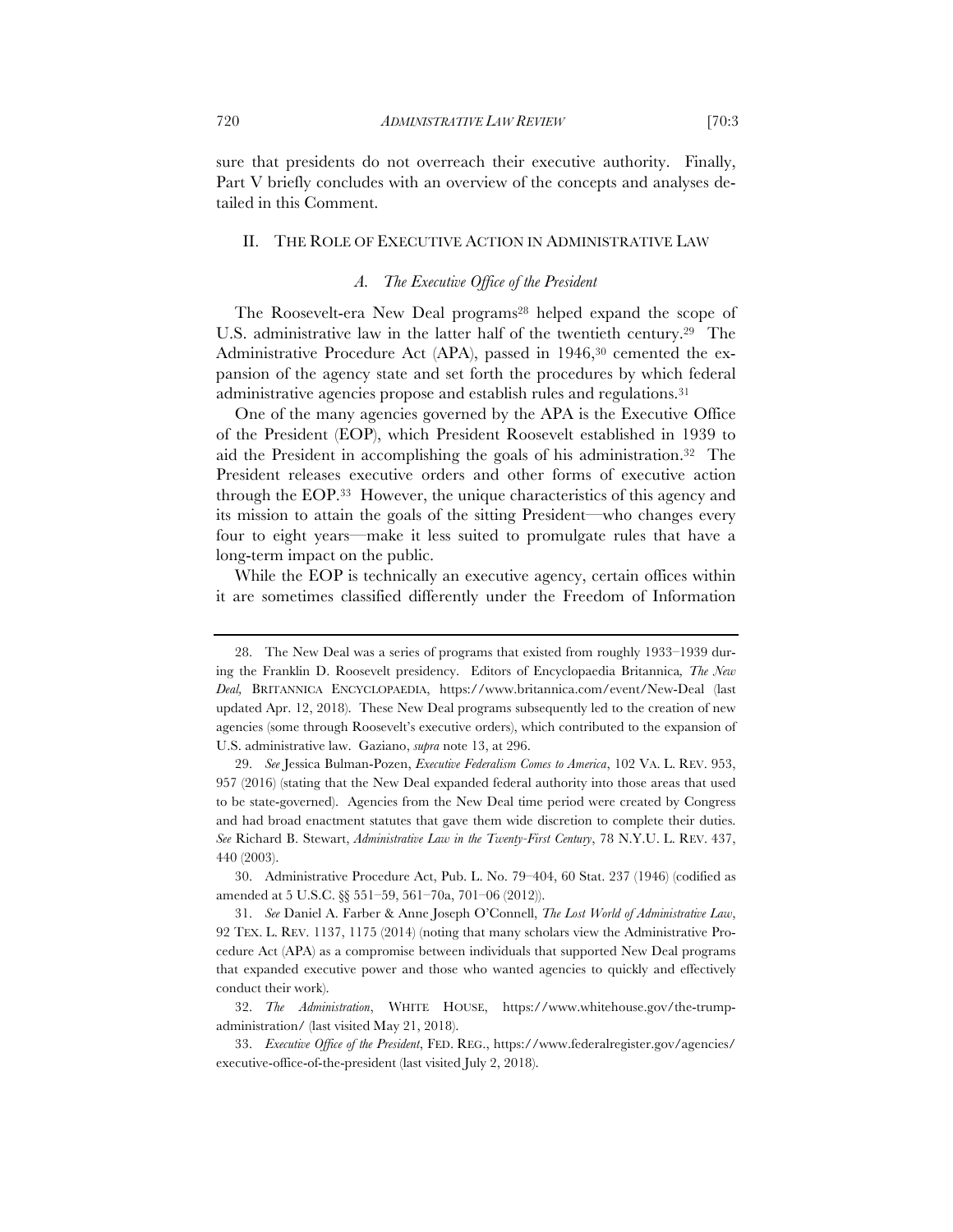Act (FOIA).<sup>34</sup> FOIA gives the public access to records of any federal agency.35 However, under FOIA, some EOP offices are not categorized as agencies and are therefore not required to provide their records to the public.36 In this sense, the EOP lacks some of the transparency of other executive agencies, making it difficult for those in the public who want to actively participate in the democratic process. Further, the EOP differs from other agencies because of the documents that it releases. Unlike other agencies, the EOP generally releases more presidential documents than rules and regulations through its rulemaking process.37 Additionally, out of respect for separation of powers and presidential authority, executive orders do not have to go through the notice-and-comment process.38 Because executive orders do not have to go through notice-and-comment rulemaking, it creates another situation where the public is not afforded a possibility of active participation. Lastly, the EOP aids the President in promoting his policies, which vary greatly depending on the administration; therefore, this agency may not be best suited to promulgate rules that will impact individuals and other agencies long after the administration's end, such as those in the field of immigration. These issues and concerns will be discussed in more detail in Part IV.

#### *B. Presidential Executive Actions and Administrative Law*

Administrative agencies typically promulgate two types of rules: legislative39 and interpretive.40 Legislative rules have the force of law.41 In con-

37. *Search of Executive Office of the President Documents*, FED. REG., https://www.federalregister.gov/documents/search?conditions%5Bagencies%5D=executive-office-of-thepresident&page=2&per\_page=10 (last visited on May 21, 2018) (demonstrating that the EOP publishes thousands of presidential documents and few rules).

38. Duncan, *supra* note 7, at 342.

39. This rule is also known as a "substantive rule." David L. Franklin, *Legislative Rules, Nonlegislative Rules, and the Perils of the Short Cut*, 120 YALE L.J. 276, 286 (2010).

40. This type of rule is written as "interpretative" in the APA, but following the rendering used commonly by other commentators and several court cases, this Comment will use the term "interpretive." *See* Franklin, *supra* note 39, 286 n. 42 (2010); William Funk, *A Primer on Nonlegislative Rules*, 53 ADMIN. L. REV. 1321, 1322 n.2 (2001).

41. Perez v. Mortg. Bankers Ass'n, 135 S. Ct. 1199, 1203 (2015).

<sup>34.</sup> Marjorie A. Shields, Annotation, *What Constitutes "Agency" for Purposes of Freedom of Information Act (5 U.S.C.A.§ 552)*, 165 A.L.R. Fed. 591, \*4 (2018) (noting that the Freedom of Information Act (FOIA) does not classify certain agencies—like the Executive Office of the President (EOP) or the Office of the Administration of the EOP—as agencies under the act, thereby precluding information requests from those agencies).

<sup>35.</sup> Freedom of Information Act, 5 U.S.C. § 552 (2012).

<sup>36.</sup> *See, e.g.*, Kissinger v. Reporters Comm. for Freedom of the Press, 445 U.S. 136, 156 (1980) (excluding the Office of the President as an agency under FOIA); Armstrong v. Exec. Office of the President, 90 F.3d 553, 565 (D.C. Cir. 1996) (holding that the National Security Council is not an agency under FOIA).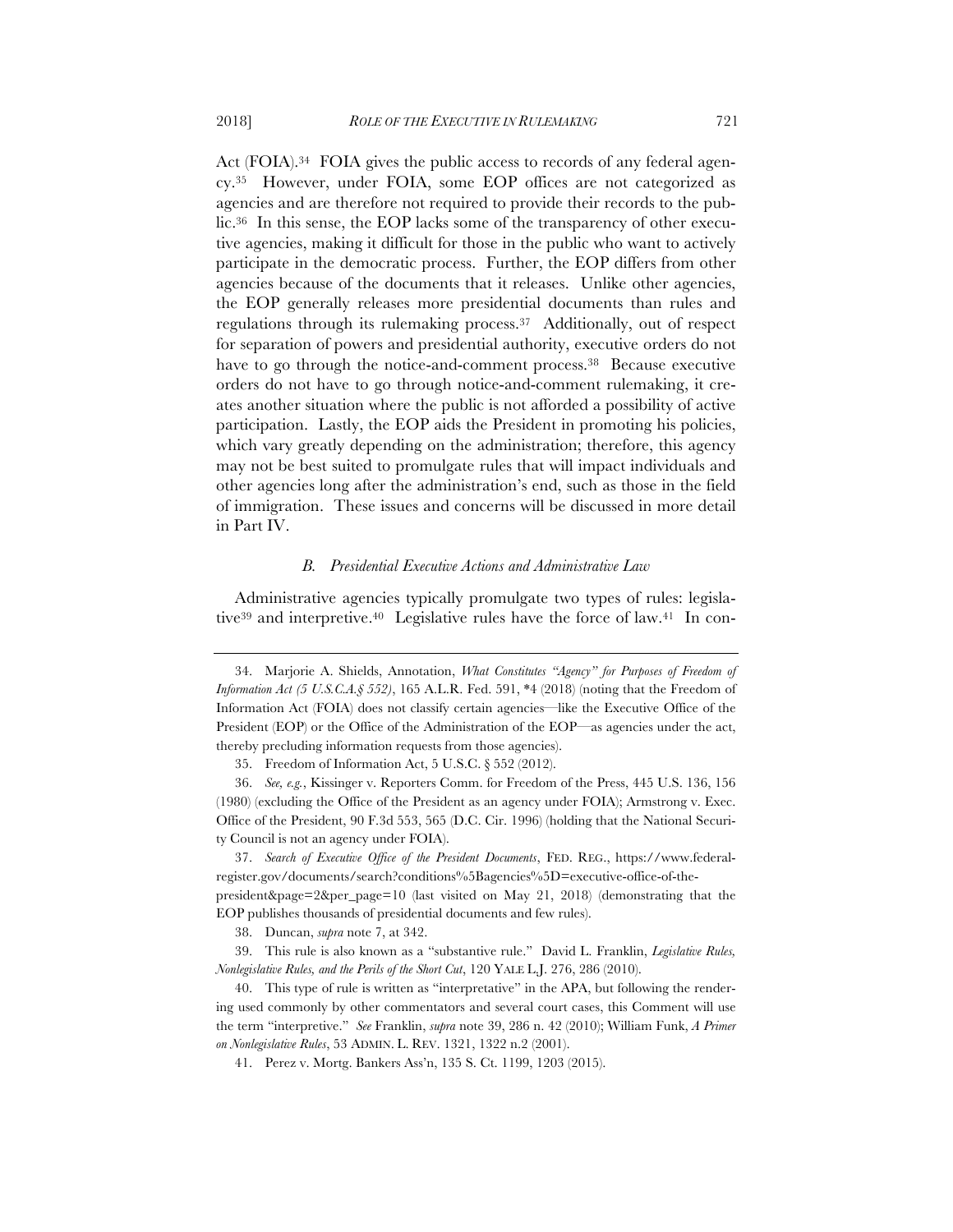trast, interpretive rules do not have the force of law; rather, they are the agency's interpretation of an existing statute or regulation.42 Agencies issue legislative rules pursuant to the authority granted to them in their enacting statute; it is an exercise of their delegated power.<sup>43</sup> Under the APA, interpretive rules are not subject to the notice-and-comment process,<sup>44</sup> while legislative rules are because they substantively change the law and are binding.45

While legislative and interpretive rules can be difficult to differentiate, courts look to see whether the action creates rights for a group of people or if it allows the agency discretion in decisionmaking.46 If the rule imposes or takes away significant rights, it is generally a legislative rule; if the agency is exercising its discretion to interpret a statute, then the rule is likely interpretive.47 Further, if a rule "effects a substantive regulatory change to the statutory or regulatory regime"—that is, if it significantly changes the agency's procedures or the way that it conducts its business—it is legislative rather than interpretive.48 As such, when determining whether a rule is substantive or legislative, there are three main factors to consider: (1) whether the rule is legally binding;<sup>49</sup> (2) whether the rule will have a significant effect on the regulatory actions of the agency;<sup>50</sup> and (3) whether the rule imposes any rights or obligations on the public.51

Unlike agency rules and regulations that go through a rulemaking pro-

49. *See Mortg. Bankers Ass'n*, 135 S. Ct. at 1204; Am. Mining Cong. v. Mine Safety & Health Admin*.*, 995 F.2d 1106, 1111 (D.C. Cir. 1993). *See generally* Ronald M. Levin, *Rulemaking and the Guidance Exemption* 3 (Wash. U. L., Legal Studies Res. Paper Series, Working Paper No. 17-04-05, 2018) (noting that courts examine if rules have the force of law when determining whether they are legislative or interpretive); John F. Manning, *Nonlegislative Rules*, 72 GEO. WASH. L. REV. 893, 897, 925–26 (2004) (same).

50*. See Elec. Privacy Info. Ctr.*, 653 F.3d at 6–7; *Fertilizer Inst.*, 935 F.2d at 1307–08.

<sup>42.</sup> *Id.* at 1204 (asserting that while it is easier for agencies to issue interpretive rules than legislative rules, the lack of notice-and-comment obligation means that interpretive rules do not have the force and effect of law).

<sup>43.</sup> Metro. Sch. Dist. v. Davila, 969 F.2d 485, 490 (7th Cir. 1992).

<sup>44.</sup> *See* 5 U.S.C. § 553(b)(3)(A) (2012) (exempting interpretive rules from notice-andcomment).

<sup>45.</sup> *See, e.g.*, *Mortg. Bankers Ass'n*, 135 S. Ct. at 1204 (asserting that while it is easier for agencies to issue interpretive rules than legislative rules, the lack of notice-and-comment obligation means that interpretive rules do not have the force and effect of law).

<sup>46.</sup> *See, e.g.*, Gen. Elec. Co. v. EPA, 290 F.3d 377, 382 (D.C. Cir. 2002).

<sup>47</sup>*. Id.*

<sup>48.</sup> *See* Elec. Privacy Info. Ctr. v. U.S. Dep't. of Homeland Sec., 653 F.3d 1, 6–7 (D.C. Cir. 2011) (citing U.S. Telecomms. Ass'n v. FCC, 400 F.3d 29, 34–40 (2005)) (holding that when an agency with broad statutory authority issues a rule without notice-and-comment, it subsequently changes the regulatory regime so that the public is noticeably affected); Fertilizer Inst. v. EPA, 935 F.2d 1303, 1307–08 (D.C. Cir. 1991) (reiterating that if an agency rule intends to create new rights or duties, it is legislative).

<sup>51.</sup> *See Gen. Elec. Co.*, 290 F.3d at 382.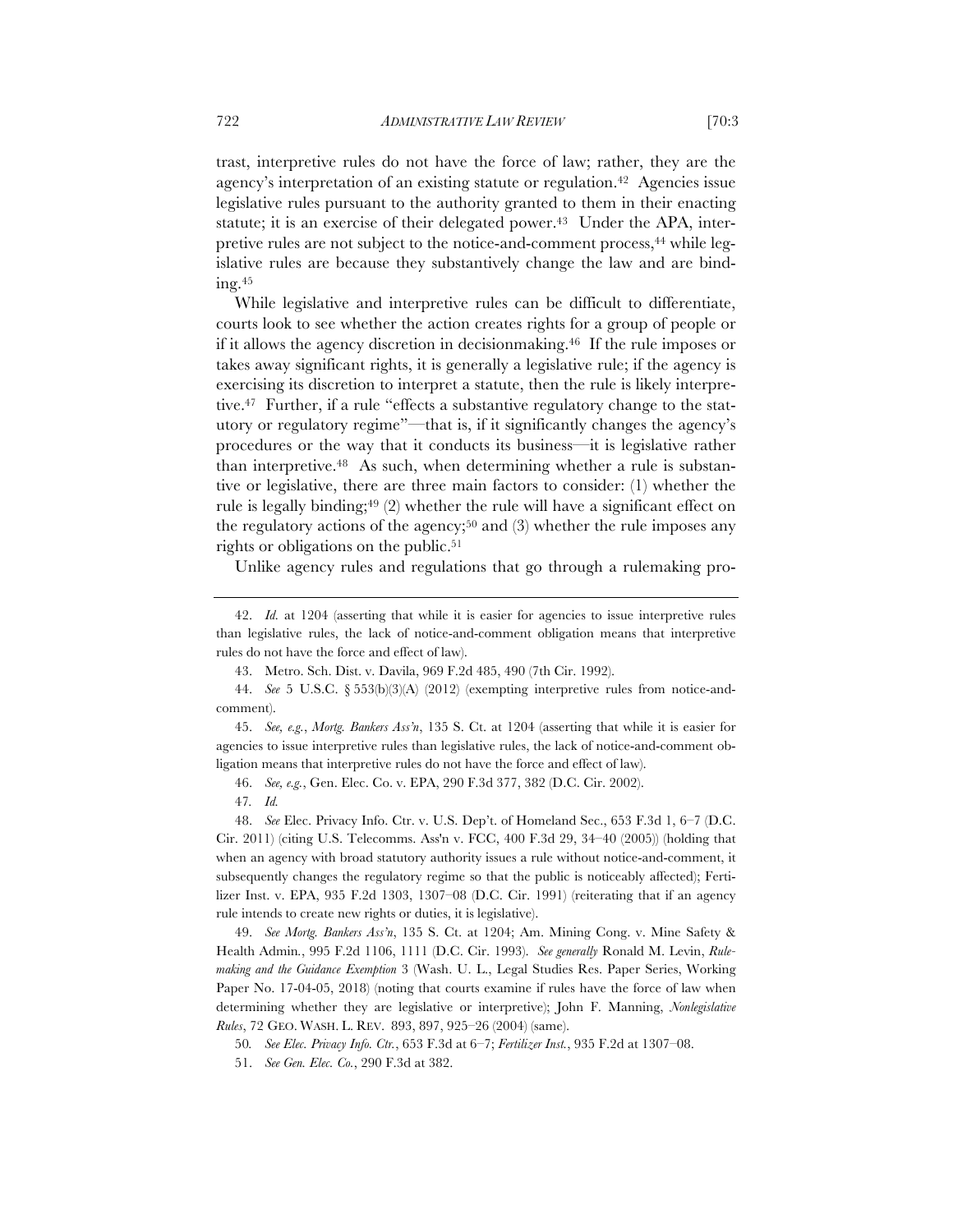cess before promulgation, executive orders and other presidential documents are unique because they go through a different administrative process.52 As such, their role in administrative rulemaking is more complicated, particularly because no statutes or rules require a notice-and-comment process for executive orders<sup>53</sup>—the most powerful form of presidential action. This makes them similar to interpretive rules.<sup>54</sup> Yet while the main purpose of executive orders is to direct and govern agency action,<sup>55</sup> executive orders are unique in that they still have the force of law.56

Therefore, while the President is supposed to be simply directing how he expects the specified agency to use its resources, the effect of the order is still sometimes like binding law.57 In addition to Article II presidential power, certain Supreme Court cases have also affirmed that executive orders may have the effect and force of law.58

Although presidential action is typically considered one way in which the President may influence and control an agency's rulemaking process, there is a fine line between overseeing and completely controlling.59 In fact, a common critique of broad executive power is that it violates the separation of powers doctrine and gives the President more power than he or she should have.<sup>60</sup> Executive orders are also criticized for having a direct impact on individuals, often through due process claims.<sup>61</sup> While executive

55. CONTRUBIS, *supra* note 12, at 20.

56. *Id.*

57. Aaron Blake, *What is an Executive Order? And How do President Trump's Stack Up?*, WASH POST (Jan. 27, 2017), https://www.washingtonpost.com/news/the-fix/wp/2017/01/27/ what-is-an-executive-order-and-how-do-president-trumps-stack-up/?utm\_term=.2ceff0225 d9a.

58. *See* Landgraf v. USI Film Prods., 511 U.S. 244 (1994); Haig v. Agee, 453 U.S. 280 (1981); United States v. Midwest Oil Co., 236 U.S. 459 (1915). *See generally* Erica Newland, Note, *Executive Orders in Court*, 124 YALE L.J. 2026 (2015) (conducting an extensive study of 297 judicial opinions regarding executive orders and finding that executive orders may have the force of law, particularly if Congress does nothing to contradict them).

59. *See* CONTRUBIS, *supra* note 12, at 13 (noting that presidents use executive action to supervise agency rulemaking); Cary Coglianese, *Presidential Control of Administrative Agencies: A Debate over Law or Politics?*, 12 U. PA. J. CONST. L. 637, 645 (2010) (examining the distinction between oversight and control).

60. *See* Adam B. Cox & Cristina M. Rodríguez, *The President and Immigration Law*, 119 YALE L.J. 458, 475–76 (2009) (discussing the role of separation of powers in immigration law and how the President may act as a "sole organ" in the federal government).

61. See, for example, *infra* note 162 and accompanying text for recent examples of due process claims.

<sup>52.</sup> *See* Duncan, *supra* note 7, at 341.

<sup>53</sup>*. Id.*

<sup>54.</sup> Executive action is an exercise of the President's Article II authority under the "Take Care Clause." *See* U.S. CONST. art. II, § 3, cl. 5. *Cf.* Administrative Procedure Act, 5 U.S.C. § 553 (2012) (excluding executive orders in its instruction of notice-and-comment rulemaking).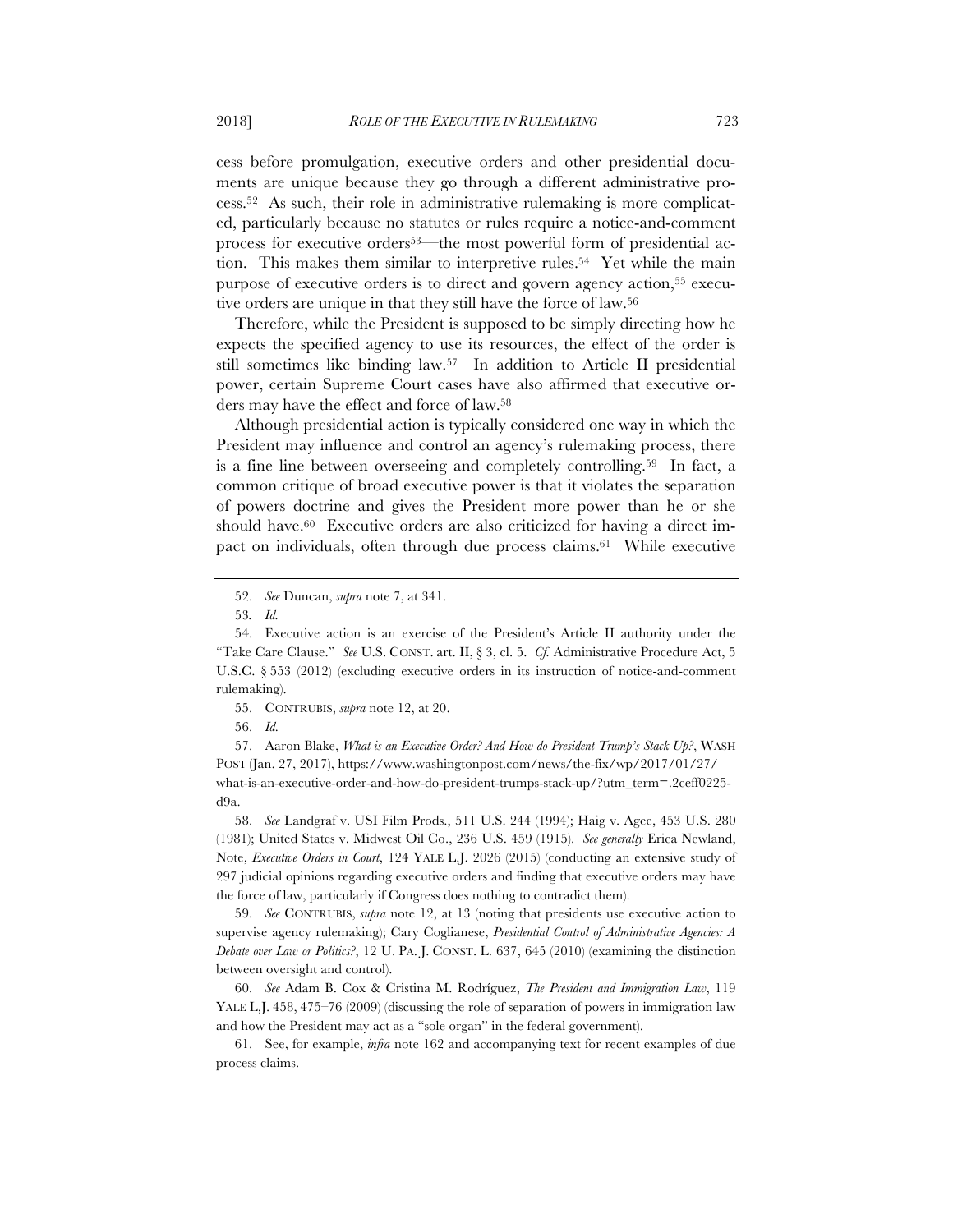orders are not always intended to impact individuals directly, they often still can and do.62 This effect becomes particularly relevant in the context of immigration, where recent executive actions consistently affect individuals.63

Despite these issues, the President typically has more influence over immigration law than other types of law because Article II of the Constitution specifically grants the President power over foreign affairs, which includes issues of immigration.64 Due to this authority, courts and agencies typically defer to the President in matters of immigration law.65 Deference to the President is rooted partly in the executive's authority in certain areas of governance, but also based on the idea that executive orders are one way that executives carry out their duties.66

Nevertheless, administrative agencies like DHS may be better equipped to promulgate regulations in the realm of immigration law because of their expertise and nonelected staff. Through their enacting statutes, Congress determined that agencies are specialists in their realm of law and policy.67 Further, agency staff are hired based on merit, rather than by election, so there is a level of insulation from the political process that ensures that the same people are working on the same issues over time.<sup>68</sup>

Additionally, the entire rulemaking process that agencies must conduct before promulgating legislative rules provides another level of accountability that presidents do not have to meet. As it stands now, the President can issue executive orders that do not require notice-and-comment rulemaking

<sup>62.</sup> Key examples of presidential executive actions that have directly impacted substantive rights are President Lincoln's Emancipation Proclamation and President Franklin Roosevelt's permission to send Japanese-Americans to internment camps. *See* Proclamation No. 95 (Jan. 1, 1863) (eradicating slavery); Exec. Order No. 9066, 7 Fed. Reg. 1407 (Feb. 25, 1942) (permitting the internment of Japanese-Americans). Roosevelt's executive order is one example where the courts gave the President wide deference. *See* Korematsu v. United States, 323 U.S. 214, 224 (1944) (declining to deem Executive Order 9066 unconstitutional on the grounds that the President should be granted deference in times of national security and war).

<sup>63.</sup> *See infra* Part III for an in-depth analysis of recent immigration executive orders and the effect they have had on individuals.

<sup>64.</sup> U.S. CONST. art. II, § 2 ("He shall have Power, by and with the Advice and Consent of the Senate, to make Treaties, provided two thirds of the Senators present concur; and he shall nominate, and by and with the Advice and Consent of the Senate, shall appoint Ambassadors, other public Ministers and Consuls, Judges of the supreme Court, and all other Officers of the United States, whose Appointments are not herein otherwise provided for, and which shall be established by Law . . . .").

<sup>65.</sup> Cox & Rodríguez, *supra* note 60, at 480–81.

<sup>66.</sup> Duncan, *supra* note 7, at 335.

<sup>67.</sup> Ellen P. Aprill, *The Interpretive Voice*, 38 LOY. L.A. L. REV. 2081, 2086 (2005).

<sup>68</sup>*.* Christopher R. Berry & Jacob E. Gersen, *Agency Design and Political Control*, 126 YALE L.J. 1002, 1024.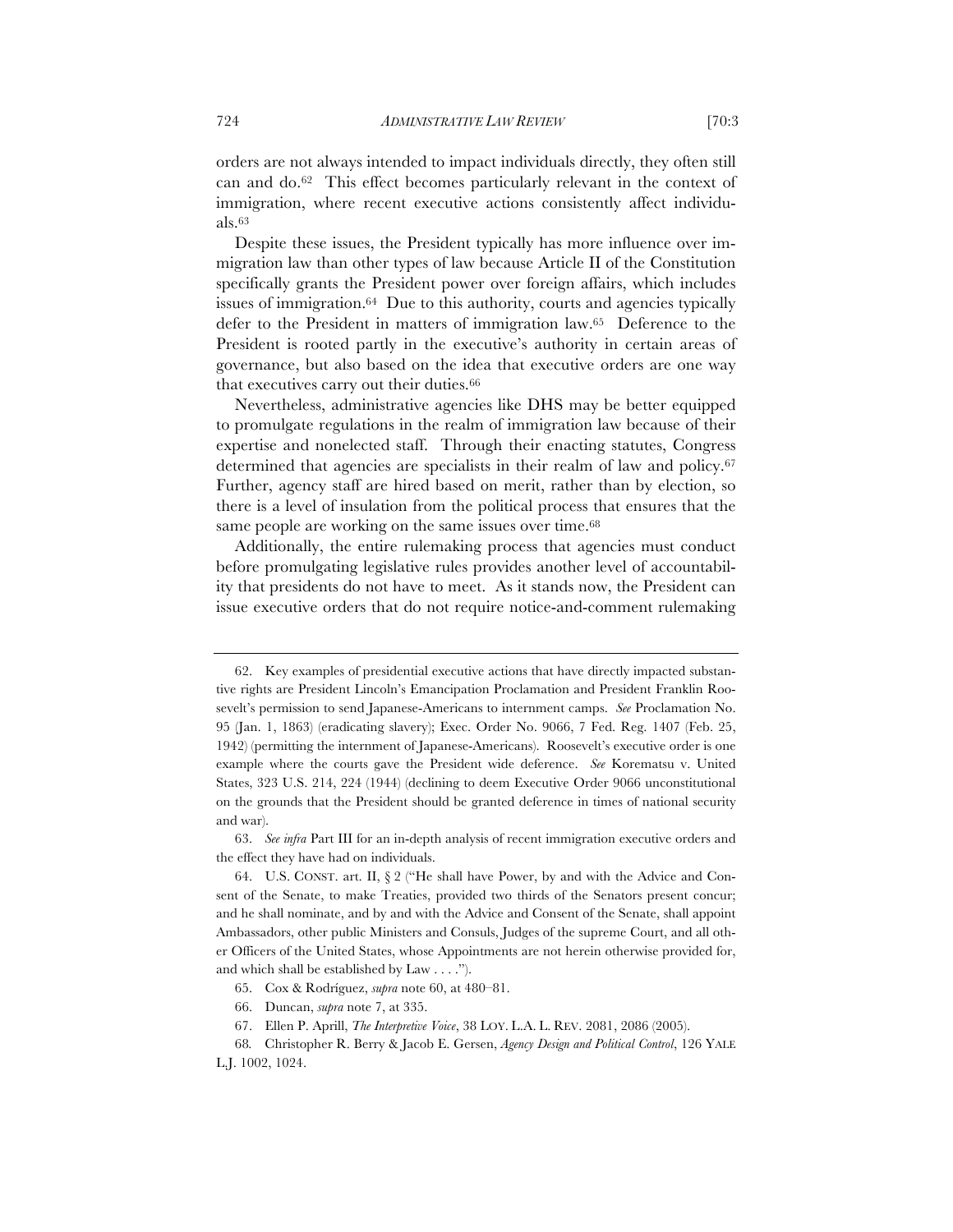but are still binding. In this way, executive orders act like agencies' legislative rules.

This situation is problematic because this form of rulemaking, which requires a congressional act or judicial opinion to offset, creates a situation where the President could undermine the purpose of agencies with no immediate consequences.69 The notion that the President unilaterally creates law is especially problematic in the field of immigration, which is often subject to the politics of the time and may be susceptible to unnecessary (or harmful) change.<sup>70</sup> If presidential actions substantively affect the rights of individuals and change the regulatory scheme within which the agency operates, the policy or law is better-suited to be promulgated as an agency rule because the process of notice-and-comment rulemaking provides for more public input and ensures that the executive agencies remain accountable and not completely malleable to politics.

Presidential action, and particularly executive orders, often directs agencies to act in a certain way, which may affect the public more directly than was originally intended. Therefore, in certain cases, examining whether the executive action serves more like an interpretive or legislative rule may determine that an agency would be better equipped to handle the topic through promulgating a notice-and-comment rule. While this test may be relevant for all types of presidential actions, it is particularly noteworthy in the field of immigration.

# III. AN ANALYSIS OF PRESIDENTIAL EXECUTIVE ACTION: INTERPRETIVE OR LEGISLATIVE RULES?

After decades of jurisprudence, courts still have a difficult time determining the best way to distinguish between interpretive and legislative rules.71 A key distinction between the two rules is that a legislative rule is meant to legally bind the agency that passes it and the people that the agency governs, while interpretive rules are just meant to "interpret law"; they should not add any new obligations outside of what is already statutorily permitted.72 Despite this distinction, courts have not determined the line between creation and mere interpretation.73 This lack of clarity has led to the creation of a number of tests meant to identify the differences between interpretive and legislative rules, though courts have not definitively chosen one of

<sup>69.</sup> *See* Duncan, *supra* note 7, at 376, 396; Julia L. Ernst, *The Legacy of Theodore Roosevelt's Approach to Governmental Powers*, 92 N.D. L. REV. 309, 342 (2017).

<sup>70.</sup> *See infra* Part III (providing a more detailed analysis of this concept).

<sup>71.</sup> Manning, *supra* note 49, at 894 (explaining that D.C. courts know that their legislative-interpretive rule tests are unclear); Franklin, *supra* note 39, at 278 (arguing that distinguishing between the two types of rules is a common problem in administrative law).

<sup>72.</sup> Funk, *supra* note 40, at 1322–24.

<sup>73.</sup> Levin, *supra* note 49, at 51 (stating that the distinction between the rules is often based on "unilluminating verbal formulas").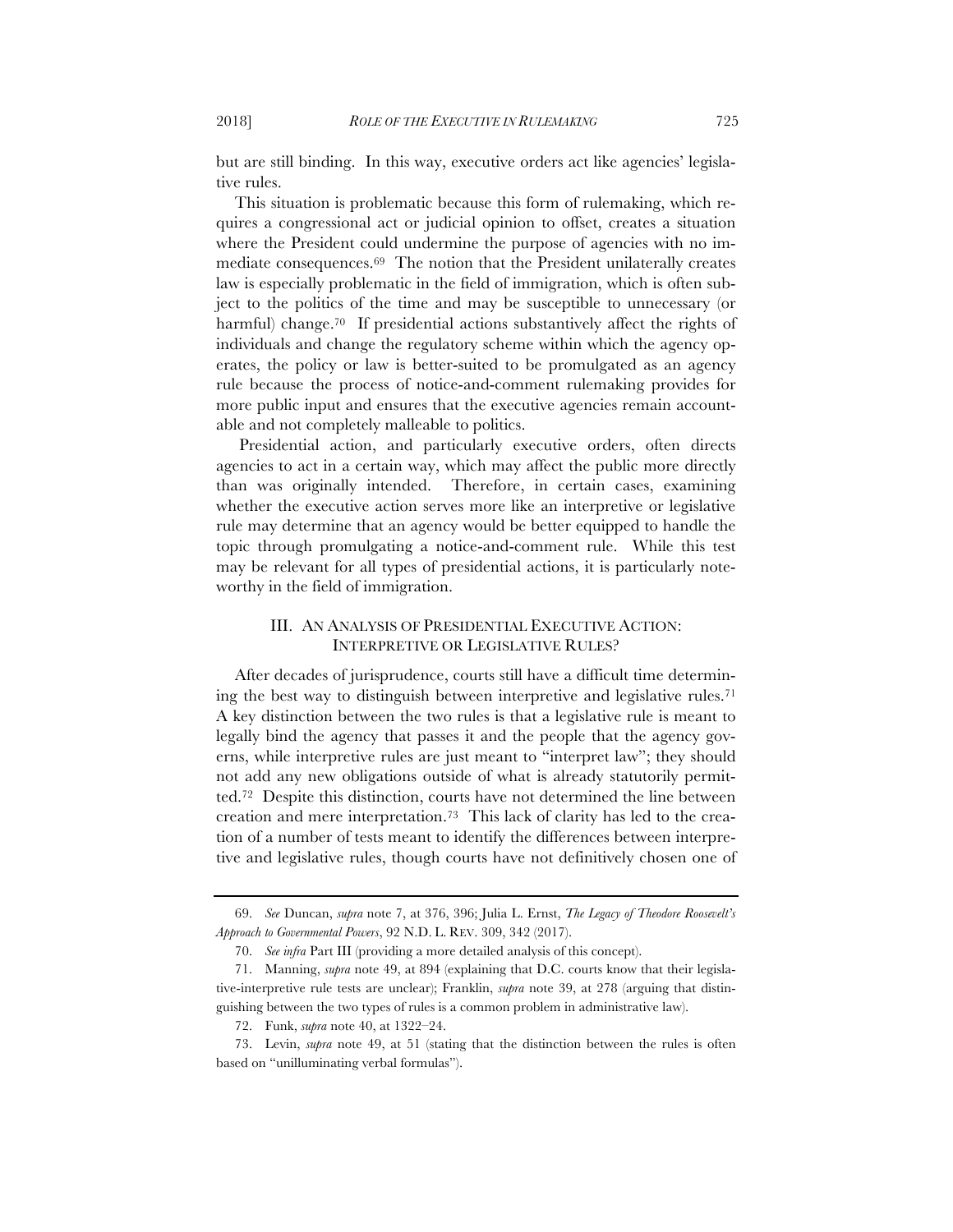these tests as better than the rest.<sup>74</sup> For the purposes of this Comment, analysis of the executive orders will examine: (1) whether the rule is legally binding;<sup>75</sup> (2) whether the rule will have a significant effect on the regulatory actions of the agency;76 or (3) whether the rule imposes any rights or obligations on the public.77

During the past three presidential administrations, each president has issued many executive actions pertaining to immigration.<sup>78</sup> While perhaps intended to be policy statements or guidance documents that operated similarly to interpretive rules, many have had a more substantial legal effect, thereby acting more like legislative rules.79 This Comment will utilize the aforementioned three-prong test to examine whether pieces of executive action are more interpretive or legislative. The following analysis looks at executive actions from Presidents George W. Bush, Barack Obama, and Donald J. Trump to consider how some act as interpretive and others act as legislative.

#### *A. Presidential Executive Actions as Interpretive Rules*

#### *1. Homeland Security Executive Order*

Under President Bush, immigration agencies in the United States underwent a massive overhaul, in part due to the attacks that occurred on September 11, 2001 (9/11);<sup>80</sup> this change began with Executive Order 13,228 (Homeland Security Order).81 This executive order established the Office of Homeland Security with a mission to help develop a national

<sup>74.</sup> One such test is the substantial impact test, where courts determine that rules are legislative if they had a "substantial impact on the regulated community." Funk, *supra* note 40, at 1325. More recent jurisprudence has favored the legally binding test, which determines that legislative rules are legally binding, while interpretive rules are not. *Id.* at 1326. The issue with the legally binding test is that courts have a difficult time deciding how to determine if a rule is legally binding. *Id.* The legislative rule test utilized throughout this Comment is a compromise between the substantial impact test and the legally binding test. The prongs are intended to determine if an executive action functions with the force of law by examining its impact on the public and the agency. *See, e.g.*, Levin, *supra* note 49, at 45 ("A legislative rule . . . is binding on members of the public and the agency itself if validly adopted.").

<sup>75.</sup> Perez v. Mortg. Bankers Ass'n., 135 S. Ct. 1199, 1204 (2015); Am. Mining Cong. v. Mine Safety & Health Admin*.*, 995 F.2d 1106, 1111 (D.C. Cir. 1993).

<sup>76.</sup> Elec. Privacy Info. Ctr. v. U.S. Dep't. of Homeland Sec., 653 F.3d 1, 6–7 (D.C. Cir. 2011); Fertilizer Inst. v. EPA, 935 F.2d 1303, 1307–08 (D.C. Cir. 1993).

<sup>77.</sup> Gen. Elec. Co. v. EPA, 290 F.3d 377, 382 (D.C. Cir. 2002).

<sup>78.</sup> *See infra* Section III.A.

<sup>79.</sup> *Id.*

<sup>80.</sup> *Creation of Department of Homeland Security*, DEP'T OF HOMELAND SECURITY (Sept. 24, 2015), https://www.dhs.gov/creation-department-homeland-security.

<sup>81.</sup> Exec. Order No. 13,228, 66 Fed. Reg. 51,812 (Oct. 10, 2001).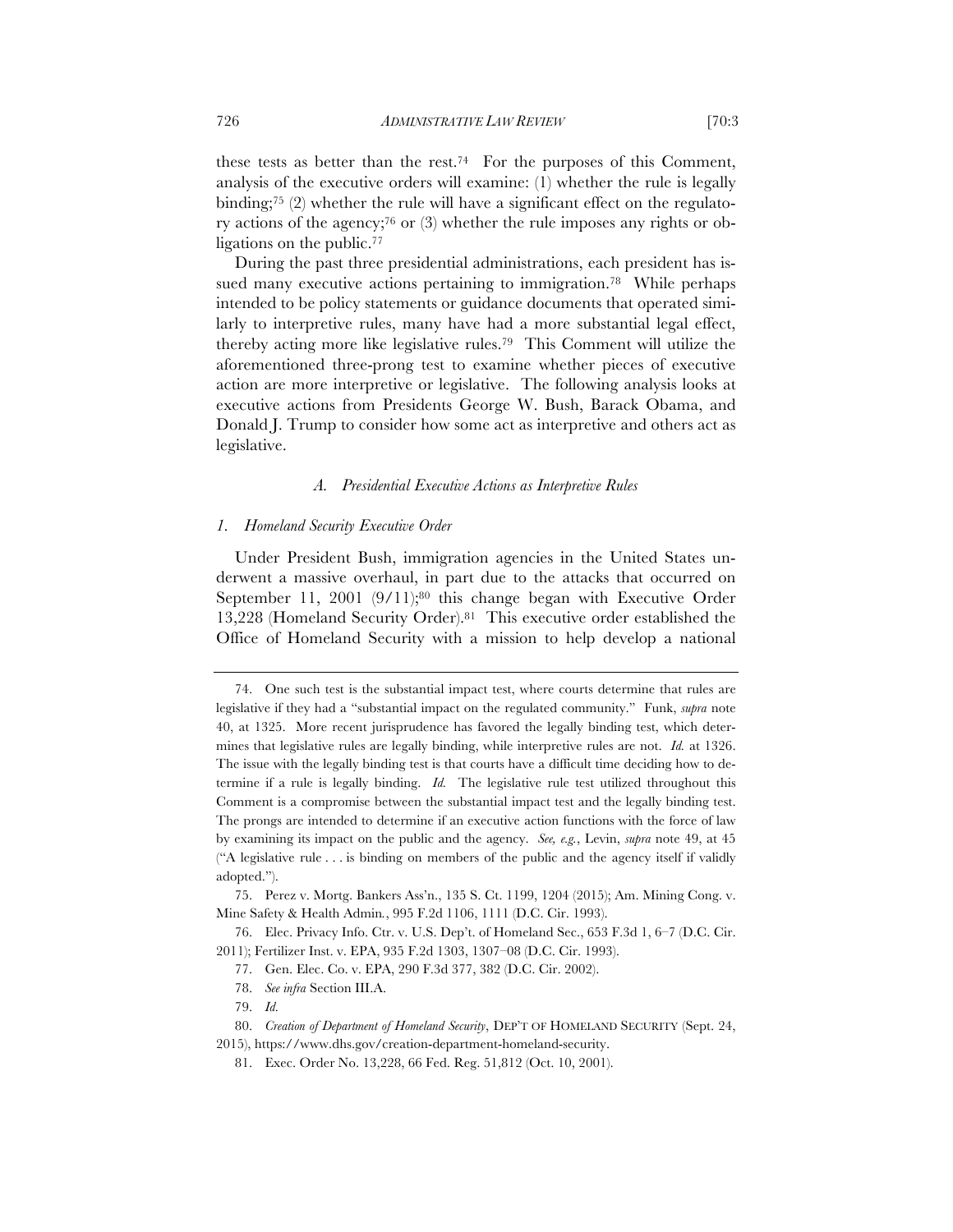strategy to coordinate against terrorist attacks in the United States.<sup>82</sup> The creation of the Office of Homeland Security reflected sentiment from the time: increasing fear about foreign terrorism following 9/11.83 Inserting the immigration and naturalization process into the same agency that handles national security reflects how the nation then viewed terrorism and its prevention, and echoes the way prior presidents used wartime as a way to maintain a strong executive presence when the nation was under severe stress and turmoil.84

The Homeland Security Order satisfied two prongs of the legislative rule test. As an executive order, the Homeland Security Order had the force of law—the first prong of the test.85 The Homeland Security Order also met the second prong of the test because it had a significant regulatory effect on the immigrant regulatory regime; that is, it changed the structure of the agency, how it operated, and how it affected the people it impacts.<sup>86</sup> As a direct result of this executive order, the Homeland Security Act was passed in 2003 and the older immigration agency, the U.S. Immigration and Naturalization Service (INS), was replaced.87

The Homeland Security Act established DHS, which undertook the duties and functions of the INS, including its power to execute immigration and naturalization law and policy, and eventually absorbed the agency itself.88 Currently, three components of DHS—Customs and Border Patrol (CBP), U.S. Citizenship and Immigration Services (USCIS), and Immigration and Customs Enforcement (ICE)—work together to implement and execute U.S. immigration law.89 As such, the dissolution of the INS created an entirely new agency with a different structure. This change directly pertains to the second prong of the legislative rule test: it completely affected

87. *See* Homeland Security Act of 2002, Pub. L. No. 107–296, § 471(a), 116 Stat. 2135, 2205 (abolishing the U.S. Immigration and Naturalization Service (INS)).

89. U.S. Customs and Border Protection (CBP) keeps the border safe while ensuring that trade and travel are secure; USCIS grants immigration and citizenship benefits; and U.S. Immigration and Customs Enforcement (ICE) enforces criminal and civil enforcement of federal immigration, trade, customs, and border control laws. *Operational and Support Components*, DEP'T OF HOMELAND SECURITY (June 14, 2017), https://www.dhs.gov/operationaland-support-components. Because Congress passed the Immigration and Nationality Act  $(INA)$ ,  $§$  103, 8 U.S.C.  $§$  1103 (2012), before the establishment of DHS, USCIS, CBP, and ICE, the Homeland Security Act of 2002 describes the transfer of duties between INS and DHS and its various internal components and demonstrates how the Homeland Security Order and subsequent congressional act shifted the regulatory regime. Homeland Security Act § 471.

<sup>82.</sup> *Id.*

<sup>83.</sup> *Creation of Department of Homeland Security*, *supra* note 80.

<sup>84.</sup> *Id.*; *see* Gaziano, *supra* note 13, at 282.

<sup>85.</sup> *See* CONTRUBIS, *supra* note 12, at 1 (noting that executive orders are binding law).

<sup>86.</sup> Exec. Order No. 13,228, 66 Fed. Reg. 51,812.

<sup>88.</sup> *Id.* at § 451 (establishing the U.S. Citizenship and Immigration Services (USCIS)).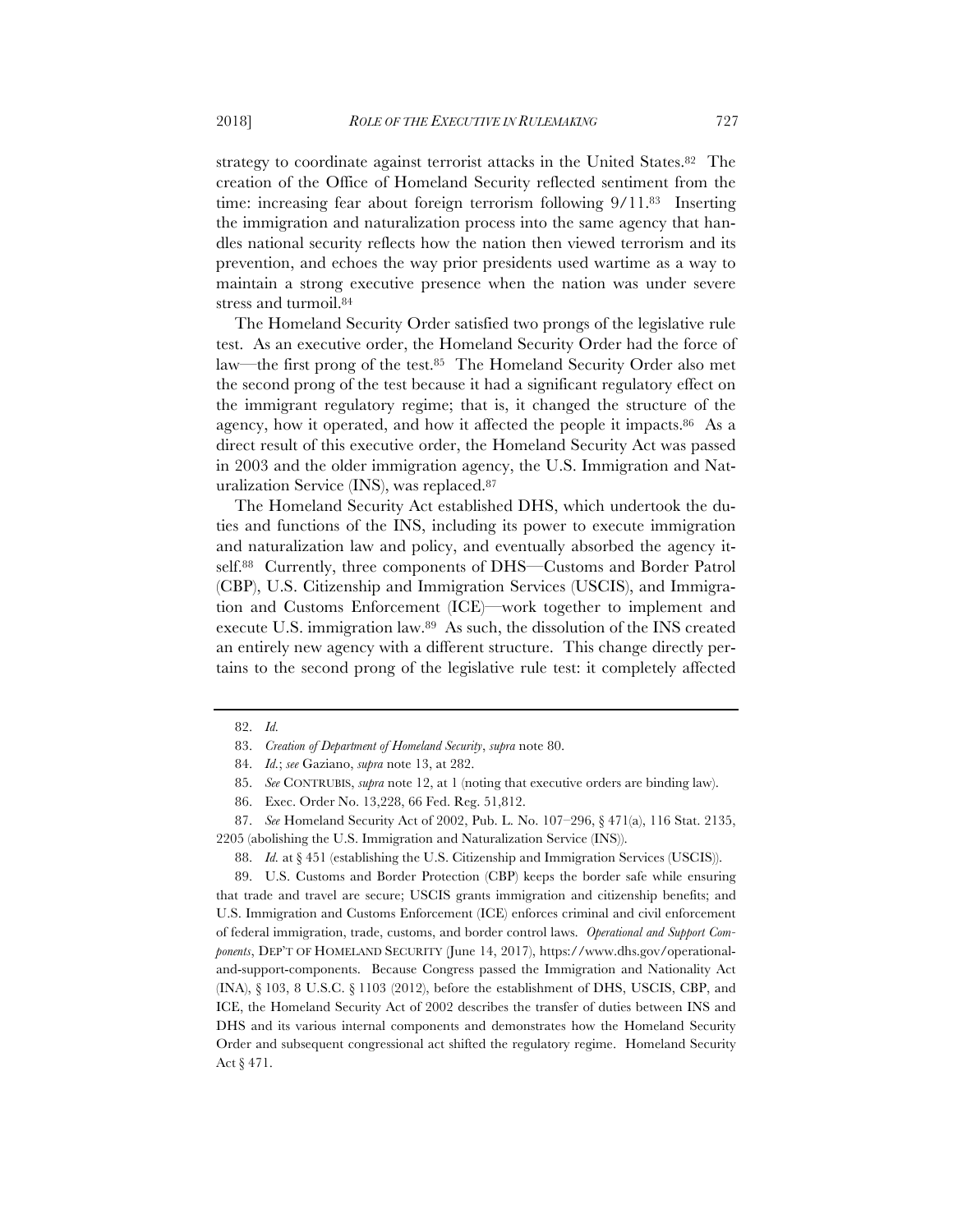the way immigration requests were processed and immigration tasks were conducted by creating a new agency that delegated offices and duties differently than before.90

The Homeland Security Order began to change the regulatory regime, which Congress authorized by passing the Homeland Security Act of 2002.91 In this instance, Congress did more than passively allow the Homeland Security Order's policies to promulgate; it chose to explicitly authorize those policies by incorporating them into a congressional statute that established an entirely new federal department.92 If President Bush had established the Office of Homeland Security through his sole executive authority under Article II and had Congress not subsequently passed the Homeland Security Act, there would be a strong argument that courts should treat the Homeland Security Order as a legislative rule. Without statutory authorization from Congress, the Homeland Security Order satisfies all three prongs on the legislative rule test and, in that case, it should have gone through the informal rulemaking process. However, because Congress, not the President, was ultimately determinative in changing the agency structure, it was not necessary for the Homeland Security Order to be worked through the notice-and-comment rulemaking process.

#### *2. Sanctuary City Executive Order*

In early 2017, President Trump issued Executive Order 13,768 (Sanctuary City Order).93 This order required DHS to prioritize all undocumented immigrants for removal and increase the number of immigration officials, both by hiring more ICE officers and by empowering CBP to work with local law enforcement more frequently.94 While it has the force of law, as executive orders do, it does not satisfy the second or third prong of the legislative rule test.95 First, it does not significantly change the regulatory regime.96 The Immigration and Nationality Act (INA) grants the President

<sup>90.</sup> Homeland Security Act § 471; *see also* Exec. Order No. 13,228, 66 Fed. Reg. 51,812 (establishing the Office of Homeland Security, which became the basis for the Homeland Security Act of 2002).

<sup>91.</sup> Homeland Security Act § 471 (incorporating the policies of the Homeland Security Order into a new federal agency, the Department of Homeland Security); Newland, *supra* note 58, at 2058 (noting that congressional intent is important when examining the authority of executive orders).

<sup>92.</sup> Newland, *supra* note 58, at 2058; *see also* Homeland Security Act § 471.

<sup>93.</sup> Exec. Order No. 13,768, 82 Fed. Reg. 8799 (Jan. 30, 2017).

<sup>94.</sup> *Id.* at 8800 ("[T]he Director of U.S. Immigration and Customs Enforcement, shall, to the extent permitted by law . . . take all appropriate action to hire 10,000 additional immigration officers.").

<sup>95.</sup> *See* CONTRUBIS, *supra* note 12, at 1.

<sup>96.</sup> Exec. Order No. 13,768, 82 Fed. Reg. at 8799–800; *see also* Daniel Hemel, *Trump Can't Revoke DACA Without Going Through Notice and Comment*, TAKE CARE (Sept. 5, 2017),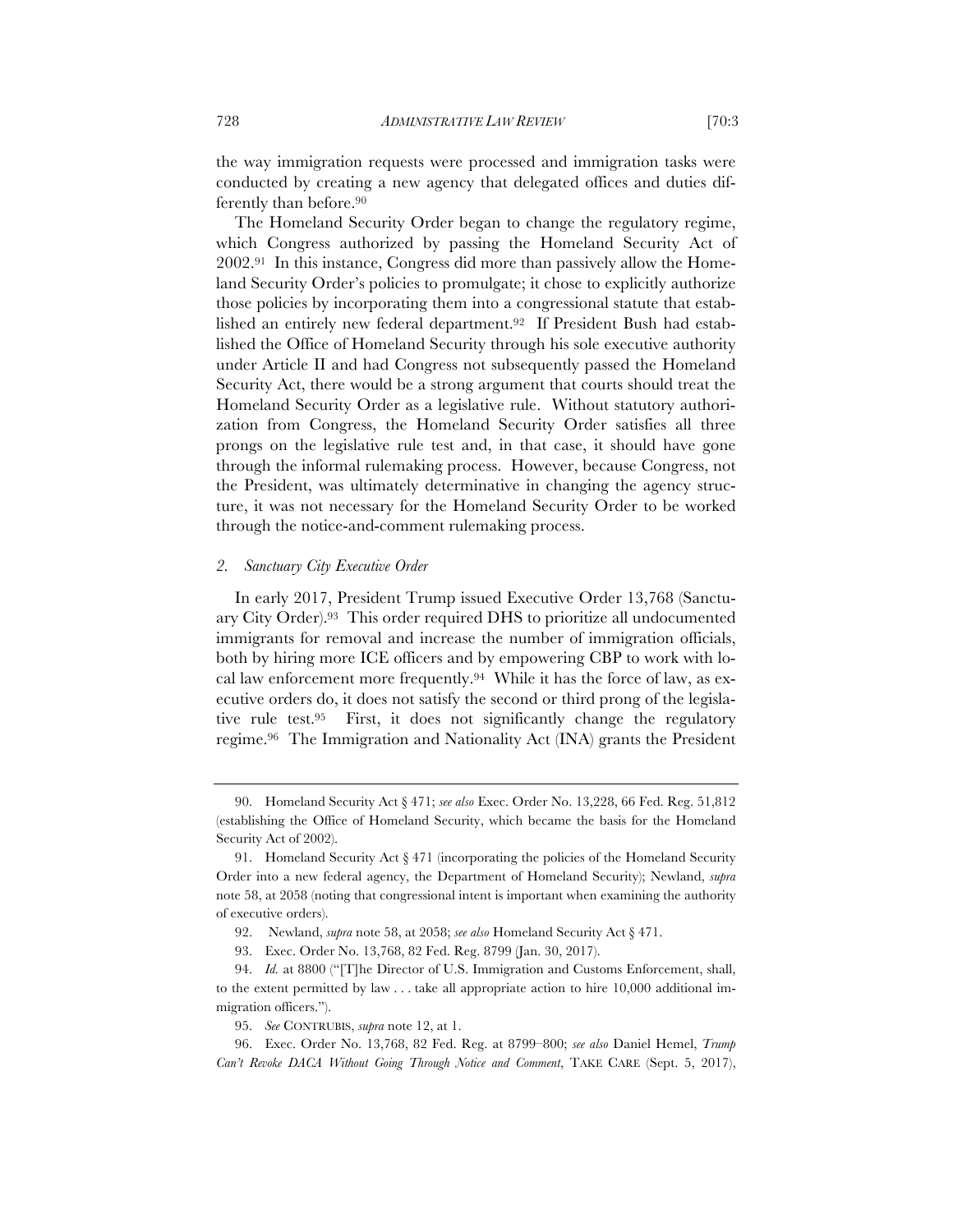the authority to direct immigration enforcement through the DHS Secretary;97 therefore, it is within President Trump's statutory authority to direct the DHS Secretary's enforcement priorities as he did in the Sanctuary City Order.98 In addition, the Sanctuary City Order grants DHS the opportunity to hire more officers and work with local law enforcement in more depth, but it does not change the fundamental ways that DHS conducts its job.99 As such, it is not significantly changing the agency's regulatory actions.<sup>100</sup>

Second, while the Sanctuary City Order directs agency procedures and expands enforcement priorities, it does not grant (or take away) substantive rights to a small group of people.101 Because neither the second nor third prong of the legislative rule test is satisfied, the Sanctuary City Order is more like an interpretive rule and should be exempt from the notice-andcomment rulemaking process, particularly because the INA grants the President the authority to direct and prioritize agency procedures.102 Section 10(b) of the Sanctuary City Order states that, after review of agency procedures, the Secretary can require publication for notice-and-comment rulemaking.103 This suggests that while the Sanctuary City Order is currently more procedural, its eventual directives could lead to substantial alterations or amendments to rules at some point in the future, which would require the proper notice-and-comment process. This Section recognizes that certain elements of the Sanctuary City Order could eventually substantively affect both individual rights and the regulatory regime; at that point, it should be regarded as a legislative rule.<sup>104</sup>

#### *3. Napolitano Memo*

While President Obama's use of executive action—particularly through

103. Exec. Order No. 13,768, 82 Fed. Reg. at 8801.

104*. Id.* (noting the potential for substantial changes to the agency's regulatory actions); *see also* Elec. Privacy Info. Ctr. v. U.S. Dep't. of Homeland Sec., 653 F.3d 1, 6–7 (D.C. Cir. 2011) (establishing that rules without notice-and-comment could affect the agency's regulatory regime); Fertilizer Inst. v. EPA, 935 F.2d 1303, 1307–08 (D.C. Cir. 1993) (reiterating that if a rule creates new rights or duties for the agency, then it is legislative).

https://takecareblog.com/blog/trump-can-t-revoke-daca-without-going-through-noticeand-comment (arguing that substantive rules affect the statutory or regulatory regime).

<sup>97.</sup> *See* INA, § 103, 8 U.S.C. § 1103 (2012).

<sup>98.</sup> *See* Exec. Order No. 13,768, 82 Fed. Reg. at 8800.

<sup>99.</sup> *See id.*

<sup>100</sup>*. See id.*

<sup>101.</sup> *Compare id.* (stating that all undocumented immigrants are subject to enforcement), *with* Napolitano Memo, *supra* note 19, at 1 (impacting a much smaller group of undocumented immigrants).

<sup>102.</sup> *See* § 103, 8 U.S.C. § 1103; *see also* Shoba Sivaprasad Wadhia, *The History of Prosecutorial Discretion in Immigration Law*, 64 AM. U. L. REV. 1285, 1296 (2015) (noting that the U.S. Attorney General is one of the President's delegates for enforcing immigration law).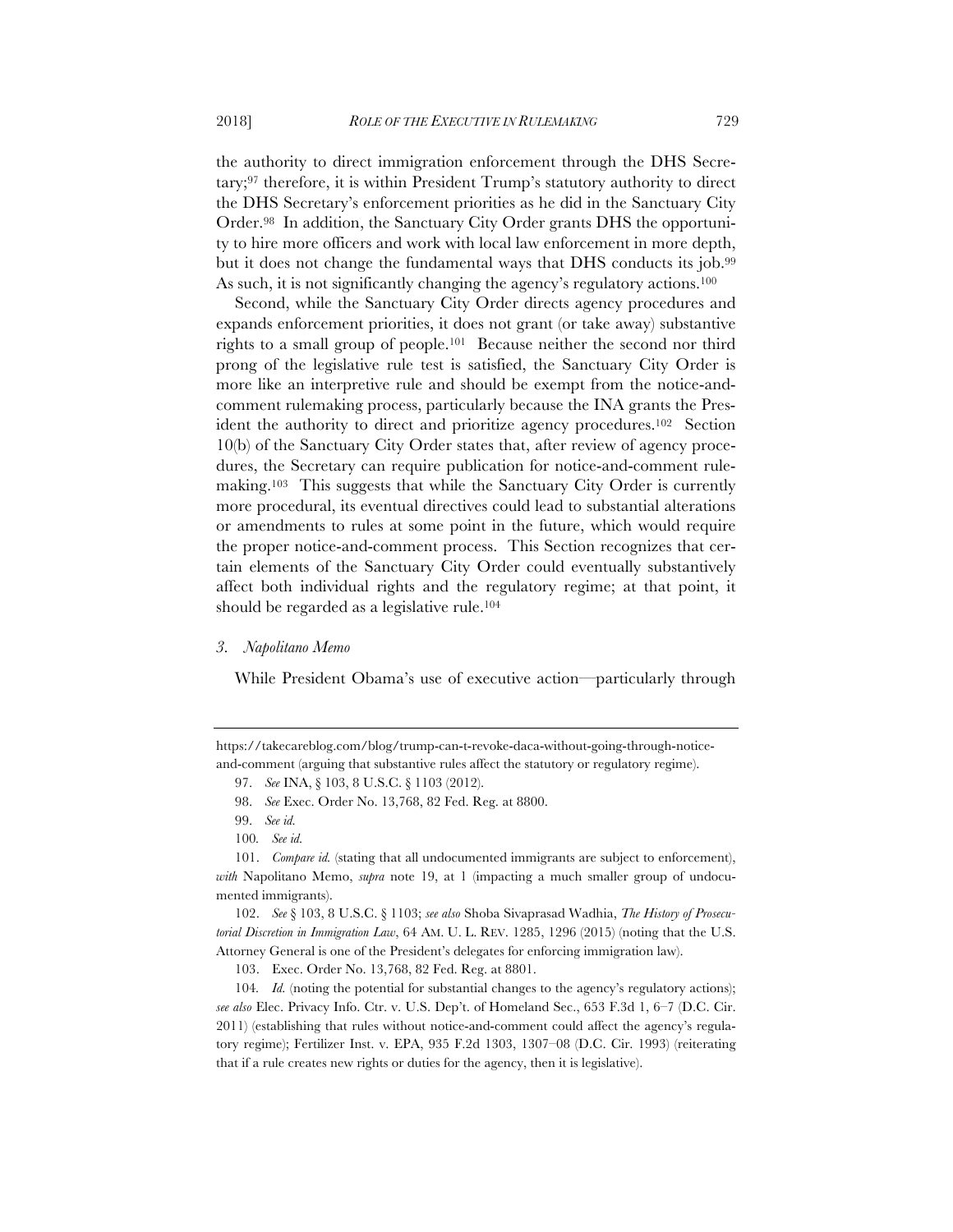executive orders—garnered criticism during his Administration,<sup>105</sup> his most well-known immigration directive was not implemented through executive order. Rather, DACA was implemented through a memorandum (Napolitano Memo) under DHS Secretary Janet Napolitano.106 It is unclear why President Obama chose to direct the implementation of DACA through a memorandum, but on the same day that DACA was announced, President Obama released a statement taking full ownership of the program.107 By linking himself directly to the program and the DHS action, President Obama was effectively taking as much responsibility as he would have had it been issued as an executive order.

Determining whether the Napolitano Memo is a legislative or interpretive rule is complicated because the memorandum states that the DACA policy was an exercise of prosecutorial discretion, which is an inherent authority recognized in executive enforcement of laws and is therefore not subject to review.<sup>108</sup> The President's right to direct prosecutorial discretion, particularly through his executive agencies and officers, is well established,109 so unless there were constitutional issues with the Napolitano

106. Napolitano Memo, s*upra* note 19. This memorandum outlines how DHS was going to enforce U.S. immigration laws against certain young people who were brought into this country as children by relatives. *Id.* The memorandum also outlines certain criteria that the young people must meet to qualify for deferred action. *Id.* For instance, the individual (1) must have arrived in the United States before the age of 16; (2) should have continuously resided in the United States for at least five years preceding the date of the memorandum and be currently present in the United States; (3) must be currently in school, have graduated high school, received a GED, or been an honorably discharged veteran of the U.S. Armed Forces; and (4) must not have certain criminal or misdemeanor convictions; and (5) is not above the age of thirty. *Id.*

107. Barack Obama, Remarks by the President on Immigration (June 15, 2012), https://obamawhitehouse.archives.gov/the-press-office/2012/06/15/remarks-presidentimmigration (stating that DHS announced his Administration's steps to fix immigration policy).

108. Napolitano Memo, s*upra* note 19, at 1; *see* Wadhia, *supra* note 102, at 1285–86 (describing how prosecutorial discretion is used in immigration law).

109. *See* INA, § 242(g), 8 U.S.C. § 1252(g)(2012) (establishing the concept of prosecutorial discretion in U.S. immigration law); Arizona v. United States, 567 U.S. 387, 396 (2012) (reiterating that prosecutorial discretion is an important part of federal immigration law); United States v. Armstrong, 517 U.S. 456, 464 (1996) (holding that U.S. attorneys have broad discretion to enforce criminal law to aid the President in fulfilling his duty to "take

<sup>105.</sup> *See, e.g.*, Darla Cameron, *What President Obama's Executive Actions Mean for President Trump*, WASH. POST (Jan. 31, 2017), https://www.washingtonpost.com/graphics/politics/ executive-action/ (referencing critics who called Obama's executive action tactics "aggressive"); Clyde Wayne Crews, Jr., *Obama's Legacy: An Abundance of Executive Actions*, FORBES (Jan. 10, 2016, 2:21 PM), https://www.forbes.com/sites/waynecrews/2016/01/10/this-inventory-of-obamas-dozens-of-executive-actions-frames-his-final-state-of-the-union-address/ #665cffd375f5 (referring to President Obama's executive action as "unilateral pen and phone" actions).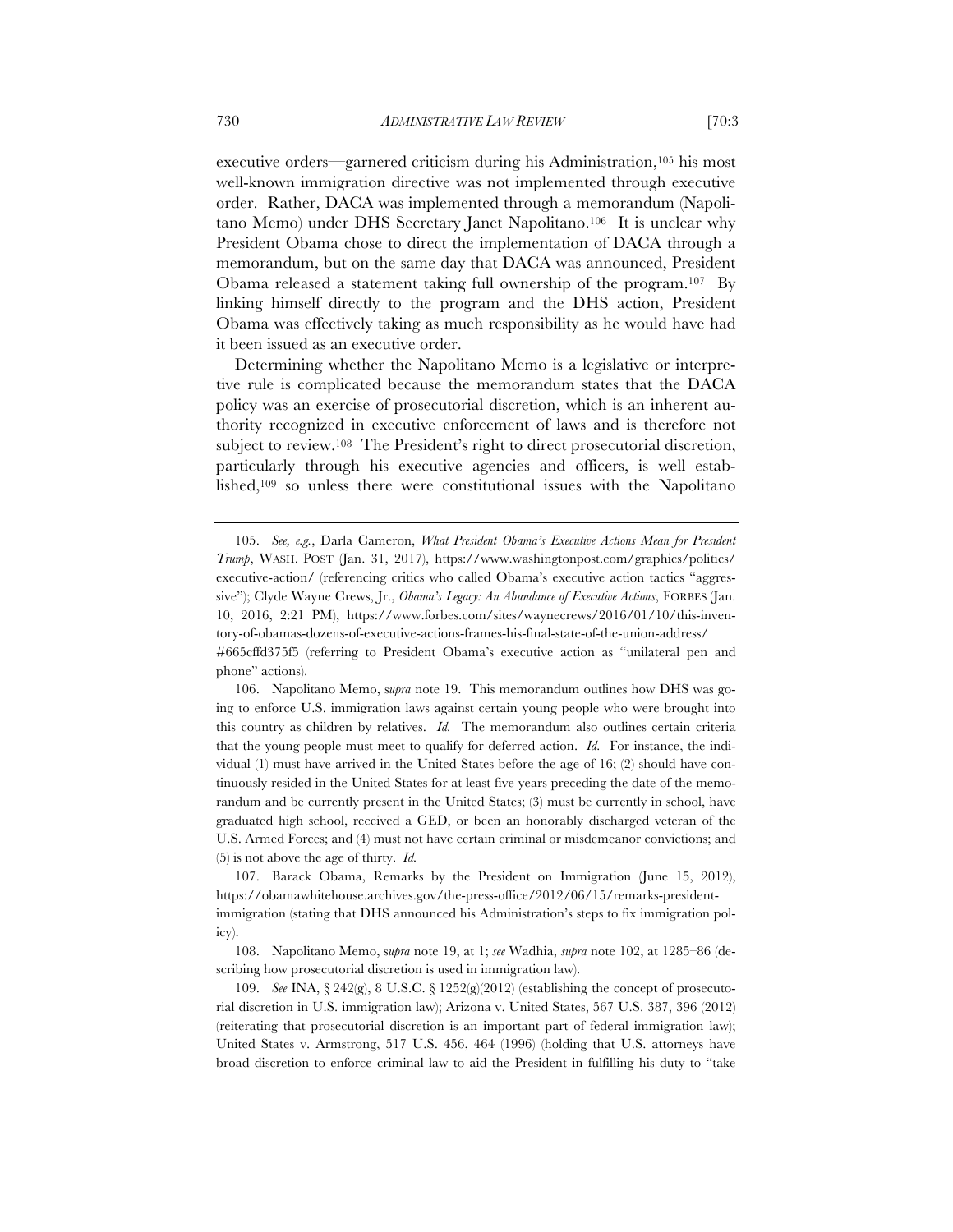Memo, a court could not review this issue under the INA.110

Nevertheless, it is still possible to use the Napolitano Memo as a sample executive action to examine through the APA rulemaking process. If the Napolitano Memo is a legislative rule—one that (1) is legally binding, (2) affects the regulatory actions of an agency, or (3) confers substantive rights on the public—it should have been subject to the notice-and-comment process before promulgation.111

The Napolitano Memo was not a presidential executive action and therefore did not have immediate legal force, which is relevant to the first prong of legislative rule analysis that asks whether the rule is legally binding.112 In fact, while DACA remained intact throughout President Obama's Administration, it was consistently attacked for its legality.113 This type of executive action and its use reflects an instance where there are problems with a president unilaterally attempting to fix a problem. With DACA, there was growing concern on both political sides about a group of people who were brought into the country illegally by their parents when they were children (Dreamers).114 Because they were brought into the country at such a young age, Dreamers were often unaware of their citizenship status until years later, which made them a sympathetic group of immigrants with widespread support from the American public, a status that influenced President Obama's decision.115 While President Obama and DHS implemented the Napolitano Memo in response to Congress's failure to pass comprehensive immigration dealing with Dreamers, the amount of

110. *See* INA § 242(a)(2)(B), 8 U.S.C. § 1252(a)(2)(B) (prohibiting three areas within prosecutorial discretion from judicial review).

111. OFFICE OF THE FED. REGISTER, A GUIDE TO THE RULEMAKING PROCESS 1–3 (2018), https://www.federalregister.gov/uploads/2011/01/the\_rulemaking\_process.pdf.

112. *See* Perez v. Mortg. Bankers Ass'n, 135 S. Ct. 1199, 1204 (2015) (legally binding); Am. Mining Cong. v. Mine Safety & Health Admin*.*, 995 F.2d 1106, 1111 (D.C. Cir. 1993) (legally binding); Metro. Sch. Dist. v. Davila, 969 F.2d 485, 490 (7th Cir. 1992) (legally binding).

113. *But see* Miriam Valverde, *What Have Courts Said About the Constitutionality of DACA?*, POLITIFACT (Sept. 11, 2017, 10:59 AM), http://www.politifact.com/truth-o-meter/statements/2017/sep/11/eric-schneiderman/has-daca-been-ruled-unconstitutional/ (noting that no courts have found DACA unconstitutional).

114. Catherine E. Schoichet, Susannah Cullinane, & Tal Kopan, *US Immigration: DACA and Dreamers Explained*, CNN (Oct. 26, 2017, 2:13 PM), https://www.cnn.com/2017/09/04/ politics/daca-dreamers-immigration-program/index.html.

115*. Id.*

care" that laws are executed); s*ee also* Jason A. Cade, *Policing the Immigration Police: ICE Prosecutorial Discretion and the Fourth Amendment*, 113 COLUM. L. REV. SIDEBAR 180, 199 (2013) ("[P]rosecutorial discretion is warranted at all stages of immigration proceedings, but emphasized that earlier discretion is preferable in order to conserve government resources."); Wadhia, *supra* note 102, at 1296 ("[T]he Attorney General and the United States Attorneys retain '[b]road discretion' to enforce the Nation's criminal laws . . . because they are designated by status as the President's delegates to help him discharge his constitutional duty.").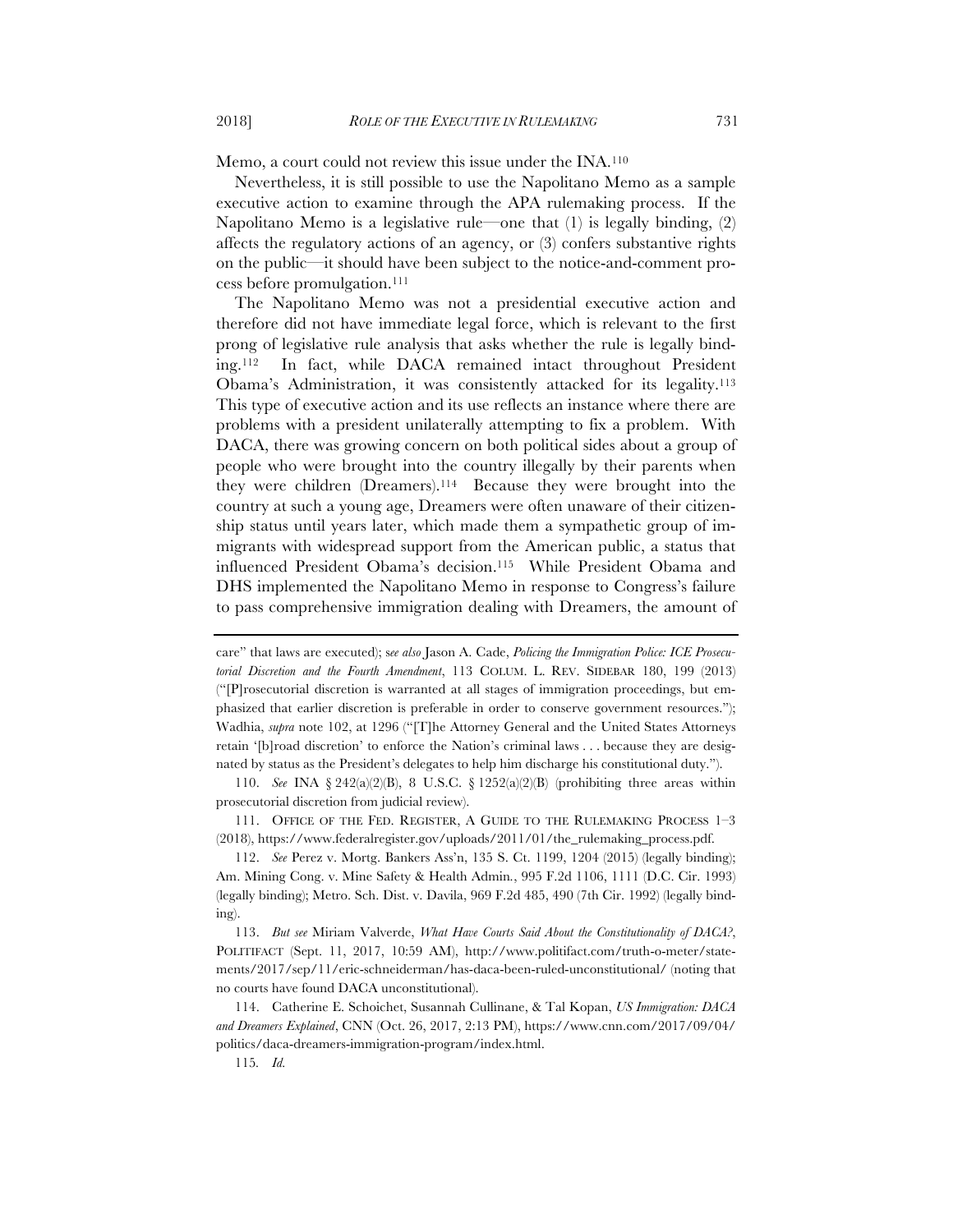controversy surrounding DACA demonstrates the chaos that can erupt when the Executive Branch unilaterally takes certain matters into its own hands.116

The text of the Napolitano Memo also suggests that it is an interpretive rule. Unlike the Homeland Security Order and Sanctuary City Order, which primarily dealt with the second prong of analysis (whether the action affects the agency's regulatory actions), $117$  the most significant analysis of the Napolitano Memo is the third prong, granting substantive rights to a group. The last paragraph of the Napolitano Memo states that the memo "confers no substantive right, immigration status or pathway to citizenship. Only the Congress, acting through its legislative authority, can confer these rights. It remains for the executive branch, however, to set forth policy for the exercise of discretion within the framework of the existing law."118 This statement is particularly important because it specifically notes that the memorandum is not meant to confer a substantive right, which prior courts have noted is a key aspect of a legislative agency rule.<sup>119</sup> The memorandum reiterates this point by further stating that Congress remains the only branch that can confer immigration status or a pathway to citizenship.120 As such, the actual language of the Napolitano Memo rejects this important prong of the legislative rule test, suggesting that it was interpretive and therefore not required to go through the notice-and-comment rulemaking process.

Although the DHS memorandum states that it does not confer a substantive right, the memorandum, in practice, provides the opportunity for those who qualify to potentially apply for work authorization and Social Security and Medicare benefits.121 Social Security, Medicare, and work benefits for immigrants are in the *Code of Federal Regulations* (C.F.R.), the codification of rules published by federal administrative agencies.122 Rules cod-

<sup>116.</sup> *See* Richard Gonzalez, *5 Questions About DACA Answered*, NPR (Sept. 5, 2017, 8:48 PM), http://www.npr.org/2017/09/05/548754723/5-things-you-should-know-about-daca (noting that DACA was created in part to combat the lack of legislative solutions).

<sup>117.</sup> *See supra* Sections III.A.1 and III.A.2.

<sup>118.</sup> Napolitano Memo, s*upra* note 19, at 3.

<sup>119.</sup> *See, e.g.*, Gen. Elec. Co. v. EPA, 290 F.3d 377, 382 (D.C. Cir. 2002) (arguing that legislative rules affect individual rights).

<sup>120.</sup> *See* Napolitano Memo, s*upra* note 19, at 3.

<sup>121.</sup> *See* Hemel, *supra* note 96. However, some commentators argue if an interpretive document's effect is legislative, then the document is actually legislative and binding, regardless of the intent of the agency. *See, e.g.*, Robert A. Anthony, *Three Settings in Which Nonlegislative Rules Should Not Bind*, 53 ADMIN. L. REV. 1313, 1318 (2001); Thomas J. Fraser, Note, *Interpretive Rules: Can the Amount of Deference Accorded Them Offer Insight into the Procedural Inquiry*, 90 B.U. L. REV. 1303, 1309 (2010).

<sup>122.</sup> *See, e.g.*, 8 C.F.R. §§ 274a.12(a)(11), (c)(14) (2016) (establishing that if the government has granted deferred action to an "alien," he or she may apply for employment authorization if economically possible);  $42$  C.F.R.  $\& 417.422(h)$ ,  $422.50(a)(7)$  (2016) (granting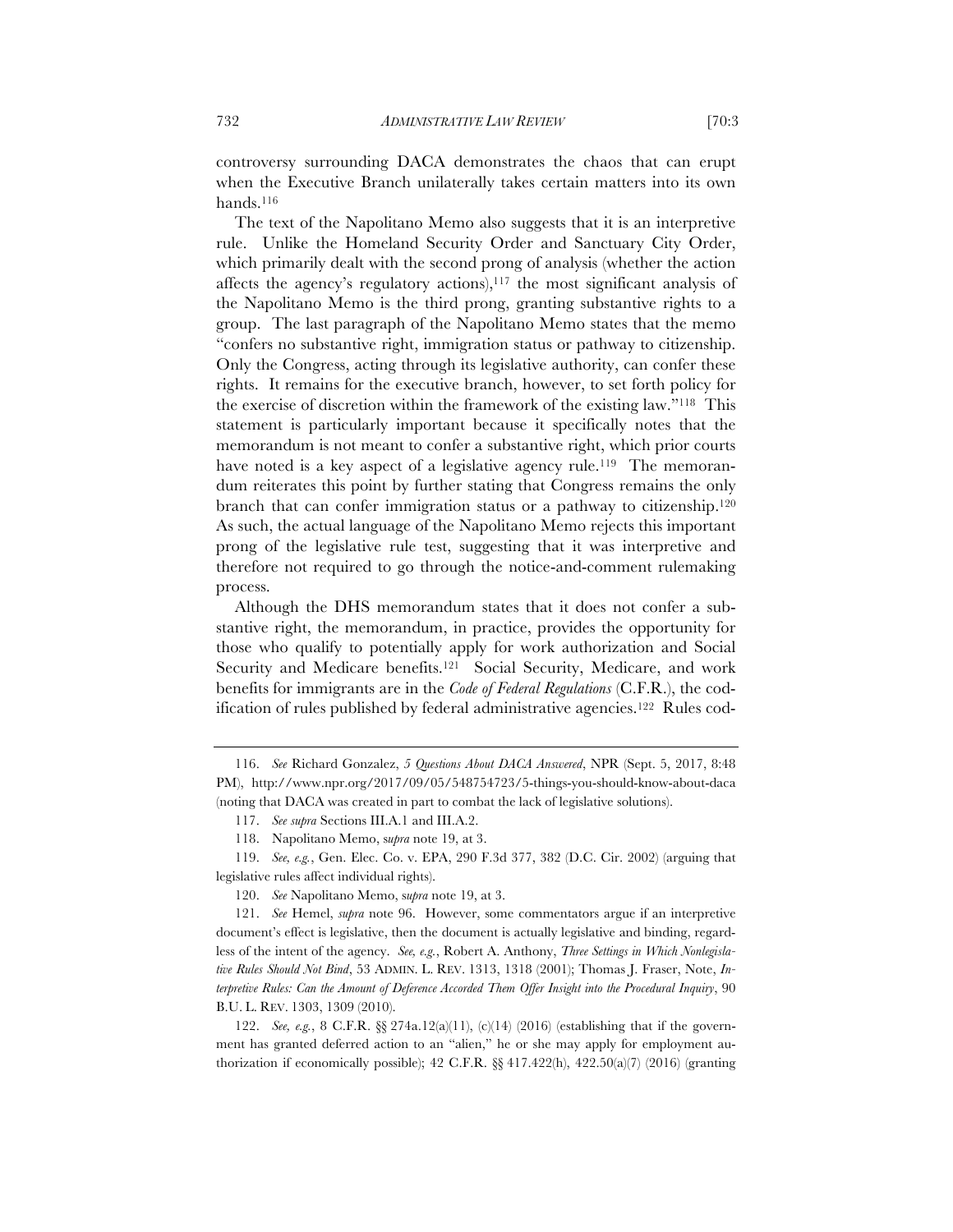ified in the C.F.R. are typically substantive, legally-binding rights.123 These benefits are usually granted on a case-by-case basis124—a reflection of the discretionary authority granted to DHS by both the INA and the Napolitano Memo. While critics may argue that DACA is the first program of its kind, there is precedent for granting deferred action applicants the opportunity to apply for work authorization and Social Security and Medicare benefits since similar programs existed in the past.125

At the time of the Napolitano Memo, there were already references to deferred action in the C.F.R. because other presidents had utilized deferred action programs during their presidencies, albeit in different ways. The main example of deferred action before DACA was the Reagan-Bush Family Fairness Plan (Family Fairness program).126 In this program, Presidents Ronald Reagan and George H. W. Bush utilized executive action to implement deferred action programs that expanded the IRCA.127 Among other provisions, this deferred action program provided the opportunity for those who received deferred action to apply for work authorization, which explains the presence of deferred action provisions in the C.F.R. and the precedent for allowing deferred action recipients the ability to work and have medical care.<sup>128</sup> The Family Fairness program went against "clear" congressional intent by granting deferred action to certain family members that Congress had purposely excluded from the IRCA.129 So, unlike the Family Fairness program, DACA did not explicitly go against a congressional statute.<sup>130</sup> Rather, DACA was implemented partly due to Congress's failure to pass a law providing for the Dreamers.<sup>131</sup>

Administrative agencies codify substantive rights into the C.F.R., partic-

health benefits to certain immigrants lawfully present in the United States).

<sup>123.</sup> Hemel, *supra* note 96.

<sup>124.</sup> *Id.*

<sup>125</sup>*. See Deferred Enforced Departure*, U.S. CITIZENSHIP & IMMIGR. SERVS. (Sept. 28, 2016), https://www.uscis.gov/humanitarian/temporary-protected-status/deferred-enforceddeparture (summarizing the Deferred Enforced Departure (DED) program). *Compare* 8

C.F.R. §§ 274a.12 (c)(14), *and* 42 C.F.R. §§ 417.422(h), 422.50(a)(7) (granting health benefits and employment authorization to certain deferred action status holders), *with* 8 C.F.R.  $\{1.3(a)(4)(v)$  (establishing that those granted DED may apply for Social Security benefits).

<sup>126.</sup> *See Reagan-Bush Family Fairness: A Chronological History*, AM. IMMIGRATION COUNCIL 1, 1 (Dec. 9, 2014), https://www.americanimmigrationcouncil.org/sites/default/files/research/reagan\_bush\_family\_fairness\_final\_0.pdf.

<sup>127.</sup> *See id.* at 2; *see* Immigration Reform and Control Act (IRCA) of 1986, Pub. L. No. 99–603, 100 Stat. 3359 (1986).

<sup>128.</sup> *Reagan-Bush Family Fairness*, *supra* note 126, at 5.

<sup>129.</sup> *Id.*

<sup>130.</sup> *Compare id.* at 1–2 (granting family members deferred action since IRCA did not include them) *with* Napolitano Memo, *supra* note 19 (granting deferred action to certain individuals who Congress has not addressed through a statute).

<sup>131.</sup> Gonzalez, *supra* note 116.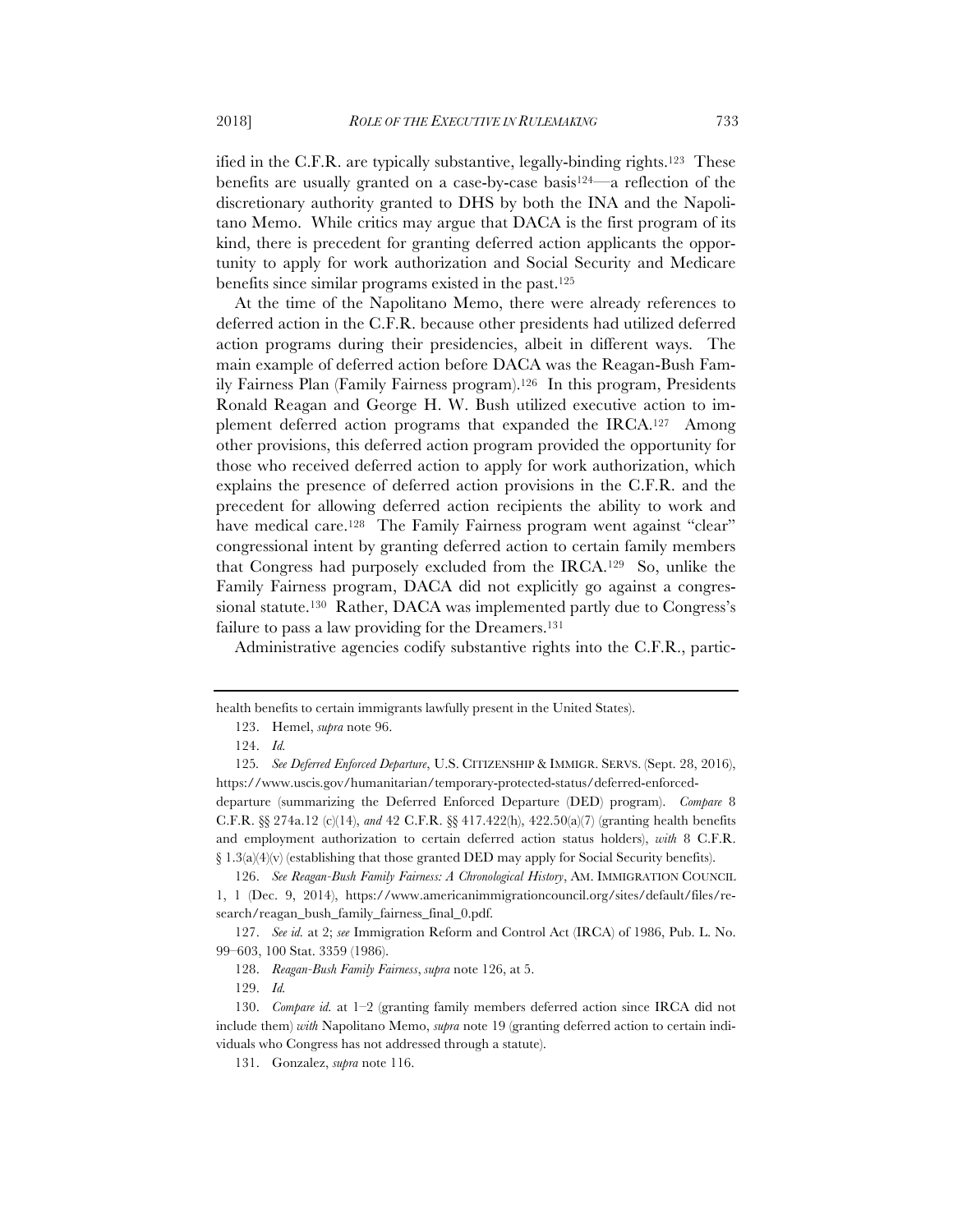ularly if the rights are implemented through regulations or rules that have already gone through a rulemaking process.132 As such, the codified deferred action provisions of the C.F.R. are important because they show that binding, substantive rights already exist for those who qualify for deferred action status.133 These rights are legally binding, which satisfies the first prong of analysis, and adding another group to the deferred action category could affect the DHS's regulatory actions.

Because the Napolitano Memo granted deferred action to Dreamers,<sup>134</sup> they were also granted substantive rights.135 As established, the ability to work and to have healthcare in the United States are substantive rights because they directly impact the lives of the beneficiaries. As such, more than 700,000 people136 were recipients of these potential substantive rights.137 Applications for these medical benefits and employment abilities (which are already authorized and codified in the C.F.R.) would change DHS's regulatory actions because it would have to incorporate an entirely new group of people into its framework.138 If DHS provided these applications, it would change the way it conducted its affairs, which satisfies the second prong of the legislative rule test and provides an additional level of analysis for this prong.139

A key distinction, however, is that the Napolitano Memo did not explicitly grant these rights to Dreamers. Instead, it states that USCIS could accept applications and then determine whether the individuals qualify for

139. *See supra* Section II.B for a discussion of the legislative rule test.

<sup>132.</sup> OFFICE OF THE FED. REGISTER, *supra* note 111, at 9; Hemel, *supra* note 96.

<sup>133.</sup> *See, e.g.*, 8 C.F.R. §§ 274a.12(a)(11), (c)(14) (2016) (granting health benefits); 42 C.F.R.  $\S$  417.422(h), 422.50(a)(7) (granting employment authorization); 8 C.F.R. § 1.3(a)(4)(v) (granting the ability to apply for Social Security benefits).

<sup>134.</sup> Schoichet, Cullinane, & Kopan, *supra* note 114.

<sup>135.</sup> *But see* Medicaid, Children's Health Insurance Programs, and Exchanges: Essential Health Benefits in Alternative Benefit Plans, Eligibility Notices, Fair Hearing and Appeal Processes for Medicaid and Exchange Eligibility Appeals and Other Provisions Related to Eligibility and Enrollment for Exchanges, Medicaid and CHIP, and Medicaid Premiums and Cost Sharing, 78 Fed. Reg. 4593, 4613 (proposed Jan. 22, 2013) (to be codified at 42 C.F.R. pts. 430, 431, 433, 435, 440, 447, and 457) (attempting to exclude DACA recipients from the "lawfully present definition" that grants eligibility for Medicaid and the Children's Health Insurance Program (CHIP)). However, review of the final rule demonstrates that this exception was not actually included. *See* Medicaid and Children's Health Insurance Programs: Essential Health Benefits in Alternative Benefit Plans, Eligibility Notices, Fair Hearing and Appeal Processes, and Premiums and Cost Sharing; Exchanges: Eligibility and Enrollment, 78 Fed. Reg. 42,160 (July 15, 2013) (to be codified at 42 CFR pts. 431, 435, 436, 438, 440, 447, and 457).

<sup>136.</sup> *See supra* notes 132–133 and accompanying text.

<sup>137.</sup> Schoichet, Cullinane, & Kopan, *supra* note 114.

<sup>138.</sup> *Id.* (describing the information and process that Dreamers underwent to qualify for DACA).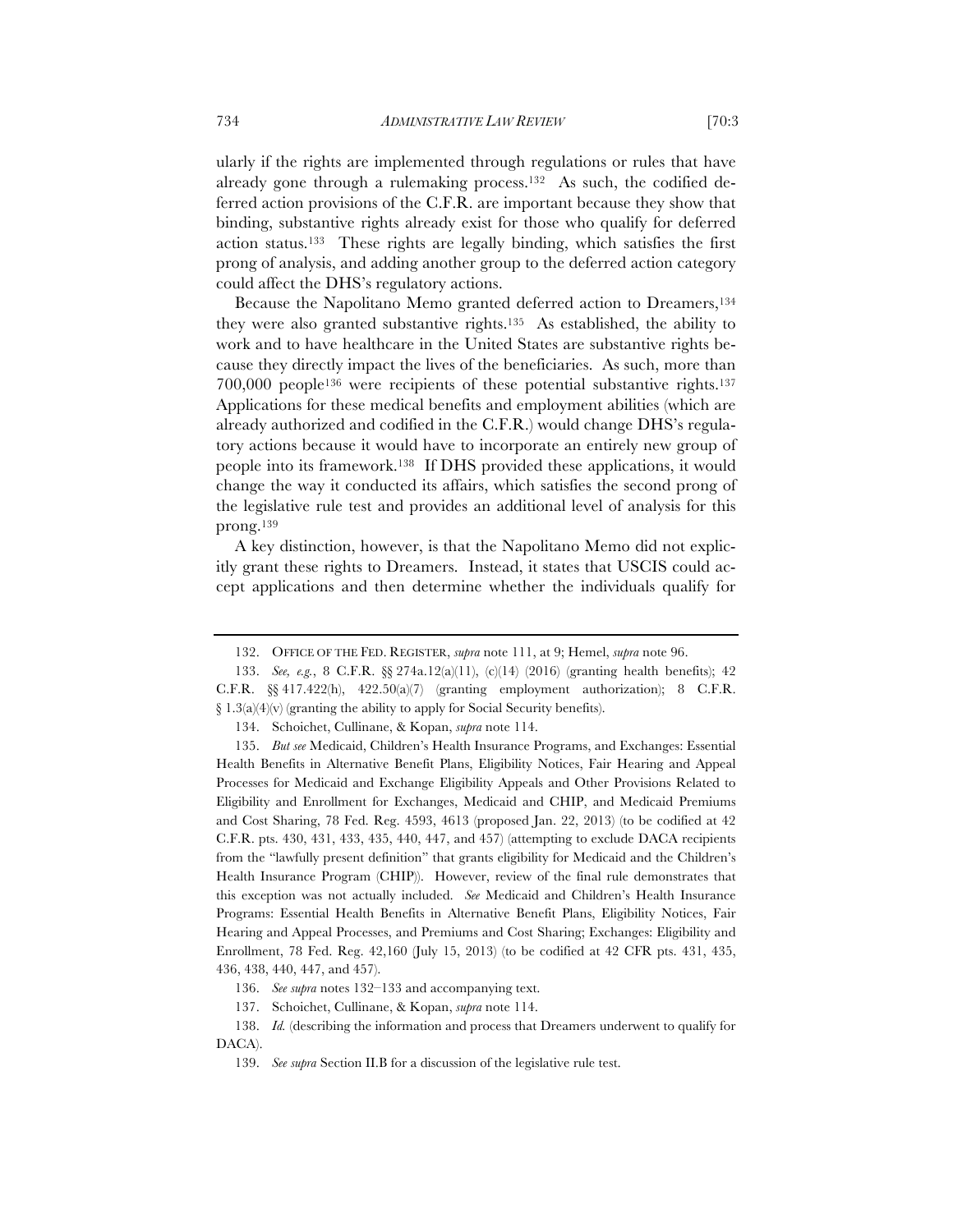work authorization or medical benefits.140 As such, the Napolitano Memo did not grant substantive rights, but the *opportunity* for them. In other words, while the rights were authorized in the C.F.R., applicants still must apply for deferred action before receiving them.141 This small but key distinction is what ultimately classifies the Napolitano Memo as an interpretive

While the Napolitano Memo clearly states that it was not meant to grant a substantive right, once DHS started reviewing individual applicants and granting deferred action on a case-by-case basis, it provided deferred action individuals the ability to gradually obtain substantive rights.142 If DHS chooses to review an individual and grant deferred action, the individual may apply for these rights, which are then granted in accordance with C.F.R. regulations<sup>143</sup> rather than the memorandum itself.<sup>144</sup> This distinction is important when exploring the memorandum that revoked DACA (the Duke Memo), which directly took away rights, rather than detailing the potential for their rescission.145

#### *B. Presidential Executive Actions as Legislative Rules*

#### *1. Travel Ban Executive Orders*

The first travel ban Executive Order that President Trump released— Executive Order 13,769 (First Travel Ban Order)—was heavily criticized upon its signing.146 The First Travel Ban Order suspended the issuance of visas to nationals of seven countries and stopped the United States Refugee

rule.

<sup>140.</sup> *See* Napolitano Memo, *supra* note 19.

<sup>141.</sup> *See id.*; *Consideration of Deferred Action for Childhood Arrivals (DACA)*, U.S. CITIZENSHIP & IMMIGR. SERVS. (Feb. 14, 2018), https://www.uscis.gov/archive/consideration-deferredaction-childhood-arrivals-daca (describing the process and forms for applying to the DACA program).

<sup>142.</sup> *See Consideration of Deferred Action for Childhood Arrivals (DACA)*, *supra* note 141.

<sup>143.</sup> *See id.* (detailing the DACA application process). Two main C.F.R. regulations grant rights to deferred action recipients. *See* 8 C.F.R. §§ 274a.12(a)(11), (c)(14) (2016) (employment rights); 42 C.F.R. §§ 417.422(h), 422.50(a)(7) (2016) (health benefits); *see also* Hemel, *supra* note 96 (arguing that the C.F.R., not the Napolitano Memo, is what granted substantive rights to DACA recipients).

<sup>144.</sup> 8 C.F.R. §§ 274a.12(a)(11), (c)(14) (employment rights); 42 C.F.R. 417.422(h), 422.50(a)(7); *see also* Napolitano Memo, *supra* note 19.

<sup>145.</sup> *See infra* Section III.B.2.

<sup>146.</sup> Exec. Order No. 13,769, 82 Fed. Reg. 8977 (Feb. 1, 2017) (First Travel Ban Order); *see* Thaddeus Talbot, *You Have a Right to Know How Trump's Muslim Ban Was Implemented. So We Sued.*, AM. C.L. UNION BLOG (Apr. 13, 2017, 5:15 PM), https://www. aclu.org/blog/immigrants-rights/you-have-right-know-how-trumps-muslim-ban-wasimplemented-so-we-sued?redirect=blog/speak-freely/you-have-right-know-how-trumpsmuslim-ban-was-implemented-so-we-sued (detailing the confusion and lawsuits resulting from the First Travel Ban Order).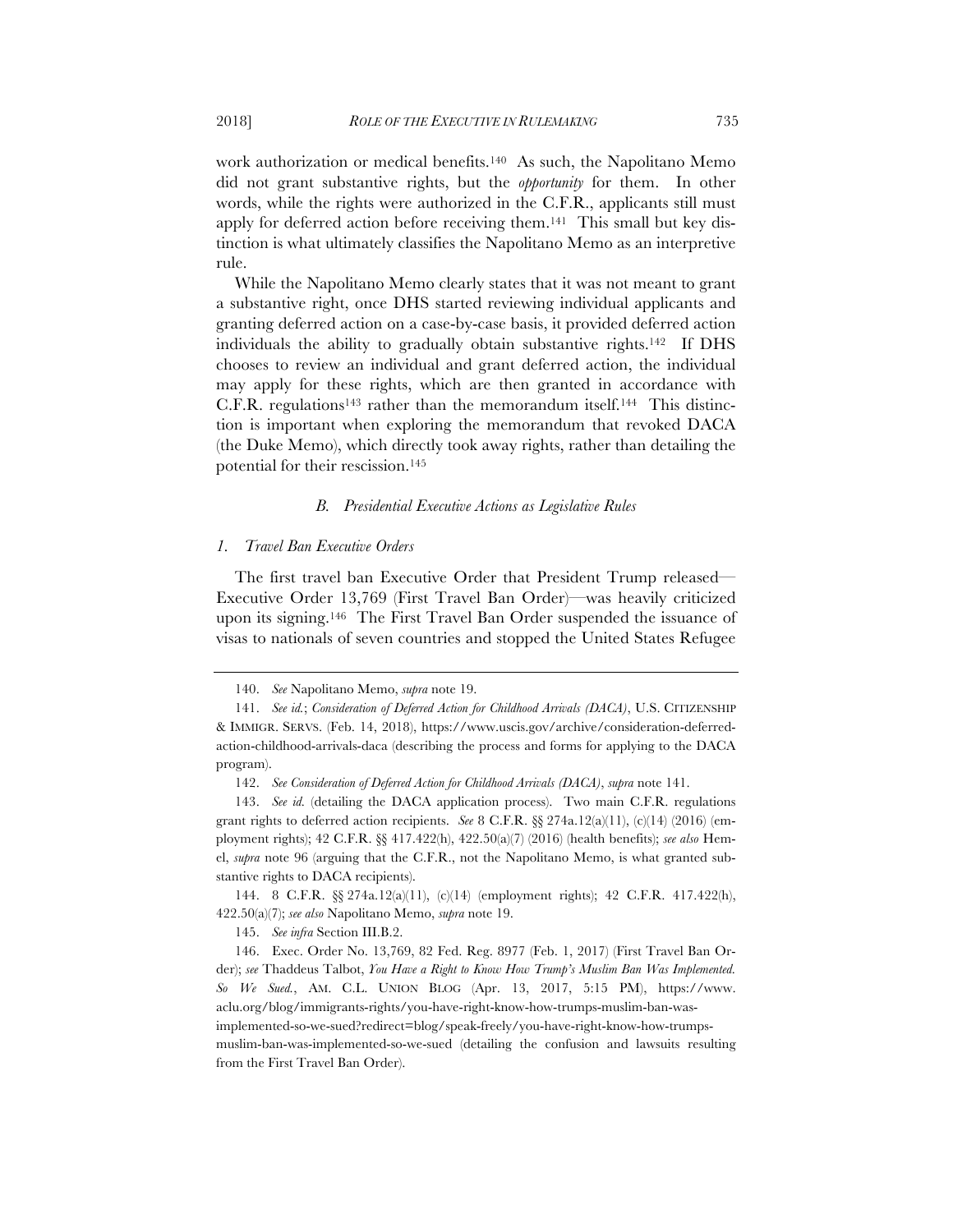Admissions Program (USRAP) for ninety days.<sup>147</sup> On the ground after the release of the First Travel Ban Order, there was mass chaos at airports, as people who had pre-approved visas were denied entry.148 The order created additional confusion because neither DHS nor its internal agencies knew about the order or that it was going into effect.<sup>149</sup> The disorder that resulted from the attempted implementation of the First Travel Ban Order meets the second prong of legislative rule analysis because it directly affected both how DHS and its internal agencies did their jobs and how the agencies interacted with the people they are supposed to aid. A prime example of this problem is that implementation of the First Travel Ban Order varied widely depending on the place, showing that the agencies were not given clear guidelines on how to do their job.150 Their regulatory actions were directly affected as a result of the First Travel Ban Order.

In addition to affecting the way DHS processed requests, the First Travel Ban Order also substantively altered the rights of a group of people; when it was issued, lawful permanent residents were unable to re-enter the country.151 Among the many substantive rights that lawful permanent residents hold is the ability to travel freely outside of the United States and to be protected by all U.S. laws.152The First Travel Ban Order should be treated as a legislative rule that should have gone through the notice-and-comment process.

In an effort to combat the criticisms arising from the first travel ban, President Trump released Executive Order 13,780 (Second Travel Ban Order) on March 9, 2017, which continued to limit travel from seven mostly-Muslim countries and suspended USRAP for 120 days.153 On September 24, 2017, President Trump issued Proclamation 9,645 to continue the policies established in the Second Travel Ban Order, which expired after

151. *See* Exec. Order No. 13,769, 82 Fed. Reg. at 8977–78 (restricting travel for all nationals of certain countries); Marie Solis, *Trump Administration Stopped Mostly Legal Residents with Travel Ban*, NEWSWEEK (Apr. 2, 2018, 11:12 AM), http://www.newsweek.com/undertrumps-travel-ban-majority-people-immigration-officials-stopped-were-868380.

<sup>147.</sup> Exec. Order No. 13,769, 82 Fed. Reg. at 8978.

<sup>148.</sup> *See* Talbot, *supra* note 146 (describing how confusion erupted throughout United States airports after the issuance of the First Travel Ban Order).

<sup>149.</sup> Jonathan Allen & Brendan O'Brien, *How Trump's Abrupt Immigration Ban Sowed Confusion at Airports, Agencies*, REUTERS (Jan. 29, 2017, 1:25 AM), http://www.reuters.com/article/us-usa-trump-immigration-confusion-idUSKBN15D07S (observing that CBP officers did not know how to implement the Order).

<sup>150.</sup> *Id.*; *see also* Talbot, *supra* note 146 (noting the contradictory statements from different executive offices and agencies following the executive order).

<sup>152.</sup> *International Travel as a Permanent Resident*, U.S. CITIZENSHIP & IMMIGR. SERVS. (Jan. 11, 2018), https://www.uscis.gov/green-card/after-green-card-granted/international-travel -permanent-resident.

<sup>153.</sup> *See* Exec. Order No. 13,780, 82 Fed. Reg. 13,209, 13,210-11, 13,215 (Mar. 9, 2017).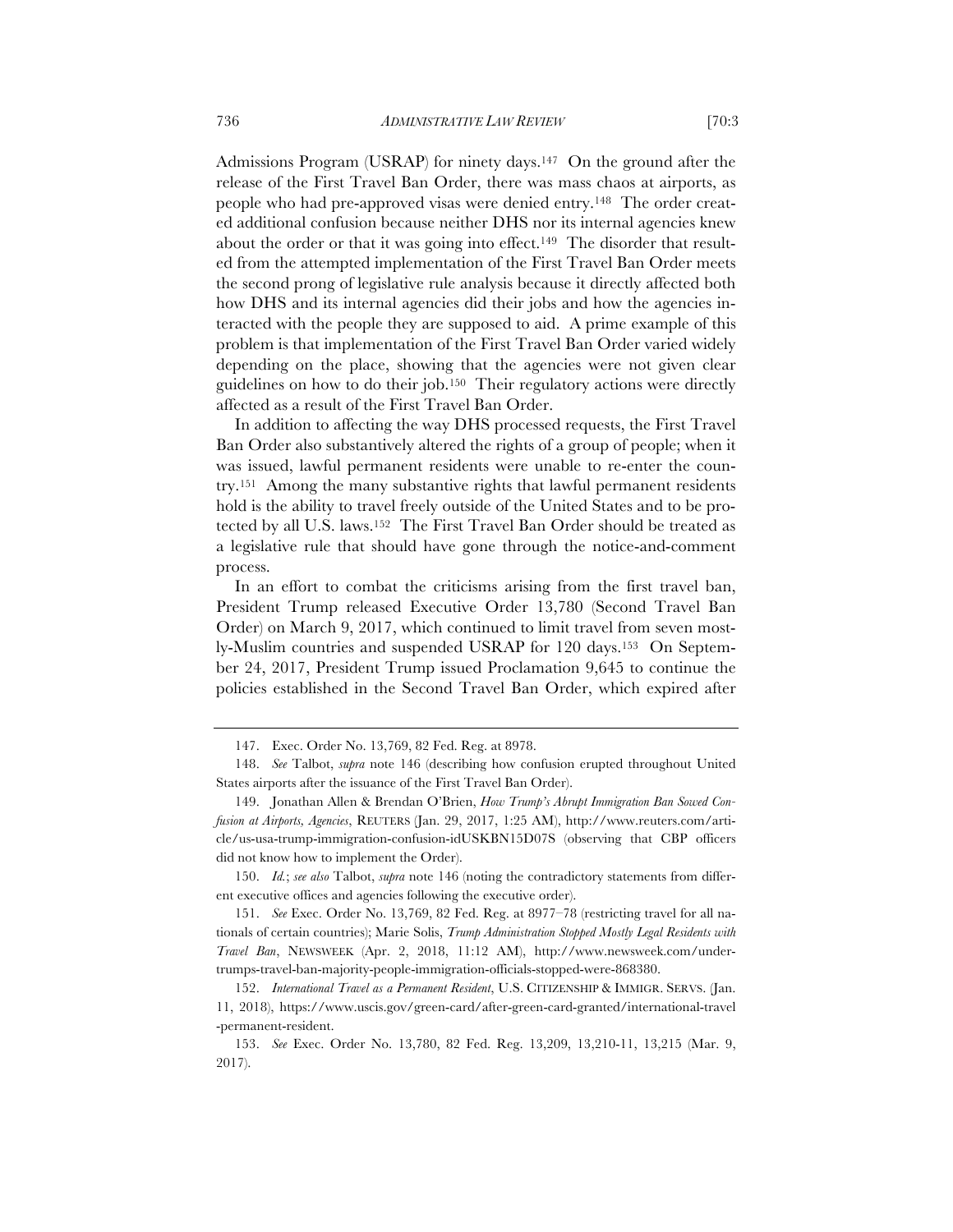thirty days.154 While it addressed many of the problems in the First Travel Ban Order, including allowing legal permanent residents to re-enter the country, the history and confusion behind its implementation still hints that a notice-and-comment process would have been beneficial in the first place*.*<sup>155</sup>Many lawsuits followed in the wake of these Travel Bans, most notably, *Trump v. Hawaii*.156

#### *2. Duke Memo*

More recently, the Trump Administration has been criticized for rescinding the DACA program.<sup>157</sup> Like the Napolitano Memo, this policy change was announced through DHS rather than an executive order.158 However, a key difference between the Napolitano Memo and the Duke Memo is that President Obama publicly linked himself to DACA, whereas President Trump issued the Duke Memo through Attorney General Jeff Sessions and DHS Acting Secretary Elaine Duke.159

As discussed earlier, the Napolitano Memo that established DACA did not intend to confer substantive rights; rather, it granted the opportunity to obtain such rights.160 However, in the five years since the implementation of the Napolitano Memo, Dreamers have applied and subsequently qualified for the health and medical benefits provided in the C.F.R.; therefore, DHS's *implementation* of the program created substantive rights for the 700,000 Dreamers who were part of the program.161 As such, the third prong of the legislative rule analysis is satisfied: rights were taken away.

Key lawsuits announced after the pronouncement of the Duke Memo also suggest that a notice-and-comment period should have been required, particularly since thousands of individuals benefited from and relied on DACA.162 All of these individuals subsequently lost their rights due to one

157. *See* Duke Memo, *supra* note 20.

<sup>154.</sup> Proclamation 9,645, 82 Fed. Reg. 45,161 (Sept. 24, 2017).

<sup>155.</sup> *See* OFFICE OF THE FED. REGISTER, *supra* note 111, at 5 (explaining that a noticeand-comment period is helpful for obtaining comments and suggestions).

<sup>156.</sup> No. 17-965, slip op. 1, 38 (June 26, 2018) (holding that Proclamation 9,645 is constitutional for national security justifications).

<sup>158.</sup> *Id.*

<sup>159.</sup> *See* Remarks by the President on Immigration, *supra* note 107; Letter from Jefferson B. Sessions III, U.S. Attorney Gen., to Elaine Duke, Acting Sec'y, Dep't of Homeland Sec. (June 5, 2017), https://www.dhs.gov/sites/default/files/publications/17\_0904\_DOJ\_ AG-letter-DACA.pdf.

<sup>160.</sup> Napolitano Memo, *supra* note 19, at 3.

<sup>161.</sup> *See* Schoichet, Cullinane, & Kopan, *supra* note 114; Hemel, *supra* note 96.

<sup>162.</sup> *See, e.g.*, Complaint at 1–2, California v. U.S. Dep't of Homeland Sec., No. 3:17 cv-05235-MEJ (N.D. Cal. Sept. 11, 2017) (alleging Due Process violations and APA violations); Complaint at 1, Regents of the Univ. of Cal. v. U.S. Dep't of Homeland Sec., No. 3:17-cv-05211 (N.D. Cal. Sept. 8, 2017) (alleging that the DACA rescission violated the 5th Amendment and the APA); Complaint at 1–2, New York v. Trump, No. 1:17-cv-05228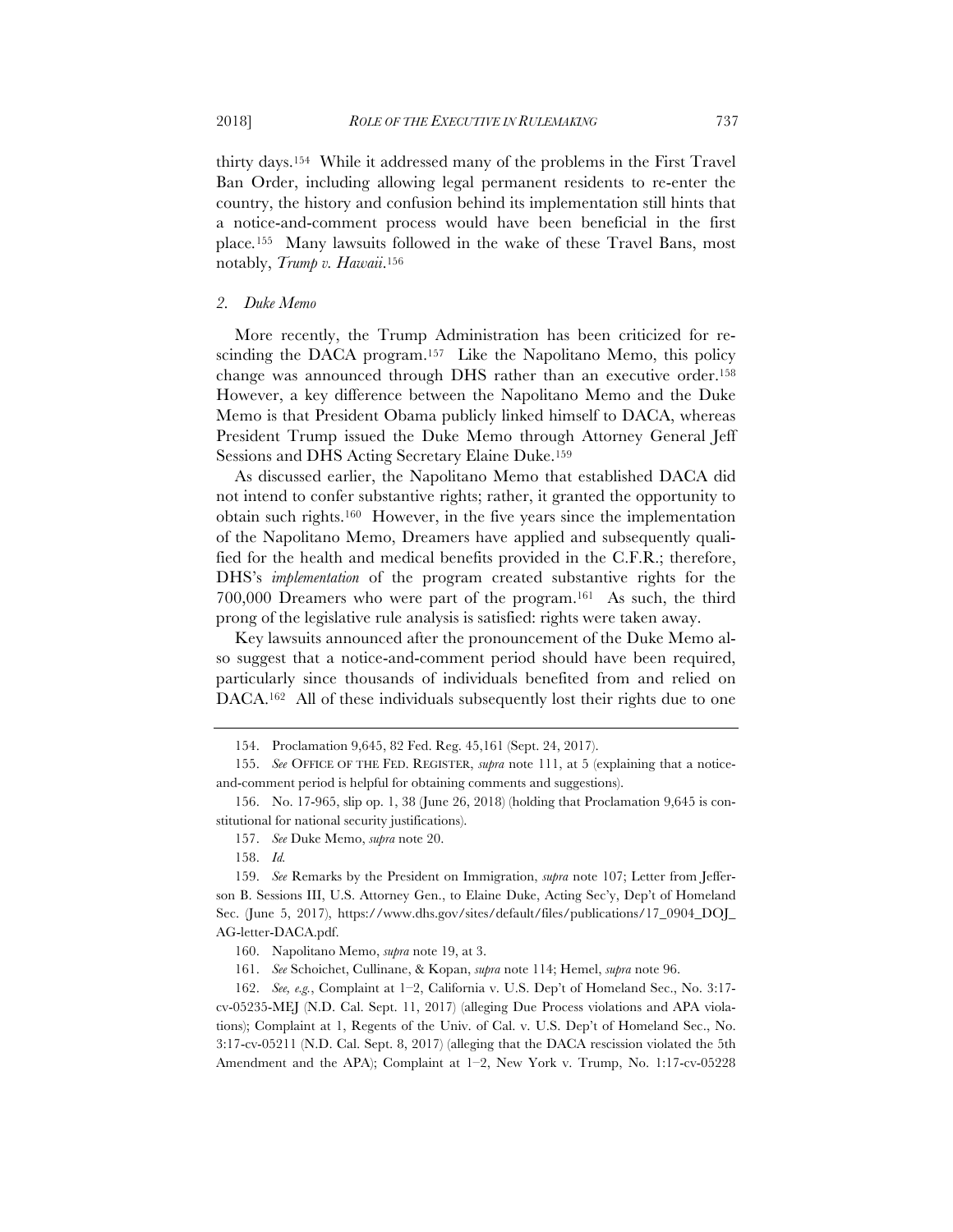memorandum and were not presented the opportunity to voice their opinions about the decision to those who made it. Like the Travel Ban Executive Order, DACA litigation is ongoing.163 Federal courts for U.S. District Court for the Northern District of California and the U.S. District Court for the Eastern District of New York have issued preliminary injunctions requiring DHS to continue accepting DACA renewals, demonstrating that this issue is far from settled.164

#### IV. RECOMMENDATION

Presidents since the turn of the twenty-first century have increasingly used executive action in the field of immigration to pass policies and laws that Congress could not achieve.165 While effective in theory, certain executive actions exceed presidential authority resulting in a more legislative effect, rather than the intended interpretive purpose.166 In the future, the President and the EOP should not release executive actions that act as legislative rules. Instead, DHS should promulgate those policies through the notice-and-comment process, which allows the agency to input its specialized knowledge, as well as give the public a more viable and active way to engage with its government.167

As the chief executive, the President has a right to utilize executive action.168 Requiring certain types of executive action to go through DHS and a notice-and-comment period does limit certain executive privileges.169 However, this Comment does not recommend that *all* executive actions re-

164. *Id.* at 1–3.

165. *See* Nakamura, *supra* note 2 (explaining that comprehensive legislative immigration reform has not occurred for twenty-five years); *see also supra* Part III.

166. *See supra* Section III.B.

<sup>(</sup>E.D.N.Y. Sept. 6, 2017) (alleging that the rescission memorandum did not provide adequate description on what would happen to Dreamers' information, which they willingly and cooperatively gave to the government for a program that no longer exists); Letter from Michael J. Wishnie, Attorney, The Jerome Frank Legal Servs. Org. at Yale Law Sch., to the Honorable Nicholas G. Garaufis, U.S. Dist. Court for the E. Dist. of N.Y. (alleging that the DACA rescission violates the APA and the Due Process Clause).

<sup>163.</sup> *Status of Current DACA Litigation*, NAT'L IMMIGR. L. CTR. (May 16, 2018), https://www.nilc.org/wp-content/uploads/2018/02/Status-of-Current-DACA-Litigation-2018.pdf.

<sup>167.</sup> *See, e.g.*, Manning, *supra* note 49, at 915 (noting that when agencies circumvent notice-and-comment, they often waste years issuing "circulars or guidance or memoranda, explaining, interpreting, defining and often expanding the commands in the regulations," which leads to delays, confusion, and a lack of public participation).

<sup>168.</sup> CONTRUBIS, *supra* note 12, at 1; U.S. CONST. art. II, § 3, cl. 5 (establishing the President's executive authority to "take care" that the laws of the land are properly executed).

<sup>169.</sup> Duncan, *supra* note 7, at 335 (asserting that executive orders are a key administrative tool for the President).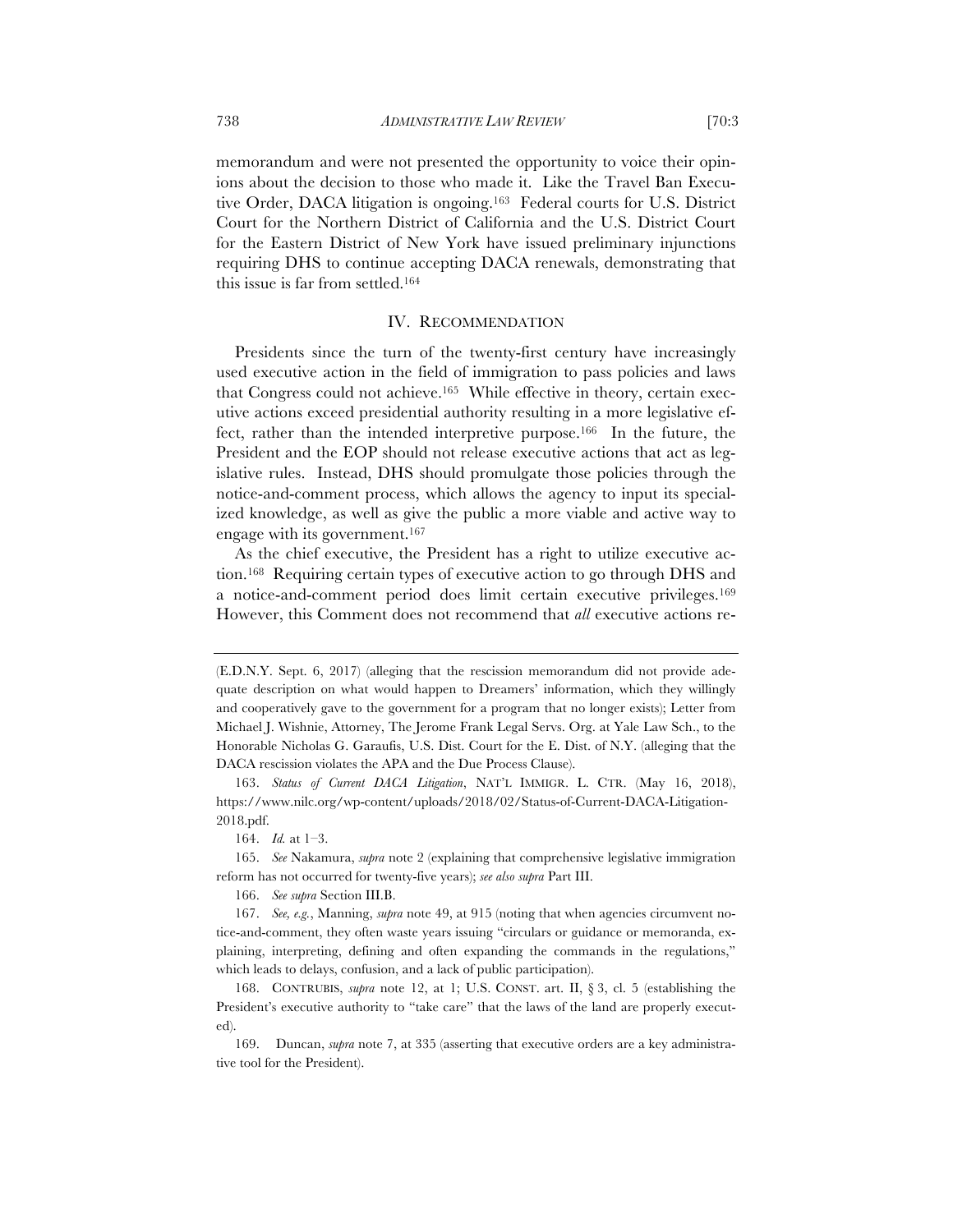garding immigration go through DHS; instead, it suggests that only those actions that affect the agency's regulatory actions or change individuals' substantive rights, or both, should be promulgated using notice-andcomment. Recent executive actions, like the Duke Memo and the First Travel Ban Order, are key examples of executive action that would have benefited from undergoing notice-and-comment through DHS.

While executive action is within the scope of the President's power, neither the President nor the EOP have the expertise that other agencies do.170 Congress delegates authority to administrative agencies through congressional legislation and the agencies therefore have the "entire statutory scheme entrusted to it."<sup>171</sup> As such, substantive immigration policies should be left to the agency that specializes in the INA, which is DHS.172 This Comment does not suggest that the President cannot be involved in the promulgation of immigration rules; it simply encourages the President to work more closely with DHS to ensure that his immigration executive action is proper.<sup>173</sup>

Immigration executive orders that go through the notice-and-comment process will also become part of the C.F.R. as legally-binding laws that are ripe for review.174 As part of the C.F.R., the judicial process will go more smoothly, as courts will be able to analyze the rules more effectively than executive orders, which courts may not always review.175 Further, because the realm of immigration law has grown increasingly politicized and polarized,<sup>176</sup> requiring immigration executive actions to go through notice-andcomment will encourage the Executive Branch to approach the policies carefully and will increase accountability to U.S. law, not the political tide, which will hopefully prevent a litany of litigation.

Utilizing twenty-first century executive action for political means is not a

<sup>170.</sup> Aprill, *supra* note 67, at 2086.

<sup>171.</sup> *Id.*

<sup>172.</sup> *See Providing Immigration Benefits & Information*, DEP'T HOMELAND SEC. (Oct. 4, 2016), https://www.dhs.gov/providing-immigration-benefits-information; *Who Joined DHS*, DEP'T HOMELAND SEC. (Sept. 24, 2015), https://www.dhs.gov/who-joined-dhs.

<sup>173.</sup> Yvette M. Barksdale, *The Presidency and Administrative Value Selection*, 42 AM. U. L. REV. 273, 276 (1993) (suggesting that the President should be involved in administrative decisions, but in a limited capacity).

<sup>174.</sup> Administrative Procedure Act, 5 U.S.C. § 702 (2012) (describing the court's right to review agency actions)

<sup>175.</sup> *See id.*; Charles A. Breer & Scot W. Anderson, *Regulation Without Rulemaking: The Force and Authority of Informal Agency Action*, PROC. OF 47TH ANN. ROCKY MTN. MIN. L. INST. note 197 (2001) (stating that courts cannot review certain executive orders because they are seen as part of the internal administration of the Executive Branch).

<sup>176.</sup> *See* Bradley Jones, *Americans' View of Immigrants Marked by Widening Partisan, Generational Divides*, PEW RES. CTR. (Apr. 15, 2016), http://www.pewresearch.org/fact-tank/ 2016/04/15/americans-views-of-immigrants-marked-by-widening-partisan-generationaldivides/.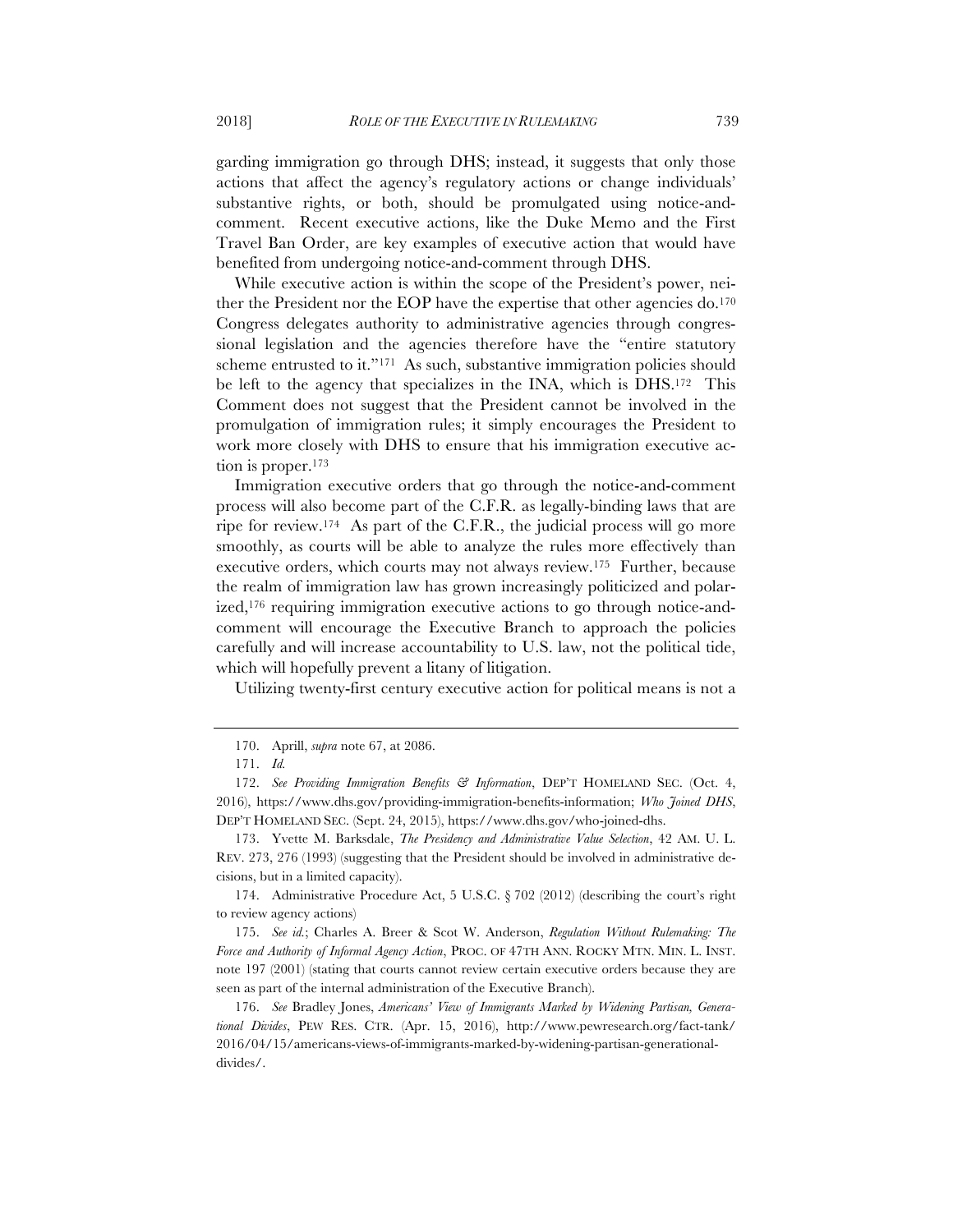new concept. In 1942, President Franklin D. Roosevelt issued an executive order that commanded the internment of Japanese-American citizens.177 At the time, Congress also backed this executive order due to the political and social environments surrounding the Second World War.178 This example demonstrates one of the potential dangers of an executive acting unilaterally in times of high political tension. While administrative agencies' missions are reflective of the current presidential administration, they are not directly a result of it; there is still some level of insulation from politics.179 Allowing DHS to take on presidential executive orders that are too legislative in nature is one way that the Executive Branch may work to mit-

igate strong political influences, as administrative agencies are not as be-

holden to the political backdrop as presidents are.<sup>180</sup>

The notice-and-comment process also allows the public to actively participate, which is another key benefit of this mode of promulgating immigration policies.181 In fact, the comment period of this process is seen as "one of the most fundamental, important, and far-reaching of democratic rights."182 The notice-and-comment period often begins with advance notice of the rule, which is beneficial in providing the public with an idea of what policies or ideas are going to proceed.<sup>183</sup> This notice is important, especially in the recent immigration context, which has been rife with confusion and chaos.<sup>184</sup> The benefits of giving the public advance notice, especially of something as drastic as a travel ban, ensures that the public remains informed and aids the agency's preparedness to implement the policy.

<sup>177.</sup> *See* Exec. Order No. 9,066, 7 Fed. Reg. 1407 (Feb. 25, 1942).

<sup>178.</sup> *Japanese Relocation During World War II*, NAT'L ARCHIVES (Apr. 10, 2017), https://www.archives.gov/education/lessons/japanese-relocation. A more recent example of utilizing executive action based on the political landscape is the Court's opinion in *Trump v. Hawaii*, which the dissent likens to *Korematsu v. United States*, the 1944 Supreme Court decision that upheld Japanese internment. No. 17-965, slip op. 1, 26 (June 26, 2018) (Sotomayor, J., dissenting) ("In *Korematsu*, the Court gave 'a pass [to] an odious, gravely injurious racial classification' authorized by an executive order . . . As here, the Government invoked an ill-defined national-security threat to justify an exclusionary policy of sweeping proportion.").

<sup>179.</sup> Berry & Gersen, *supra* note 68.

<sup>180.</sup> Mark Seidenfeld, *The Role of Politics in a Deliberative Model of the Administrative State*, 81 GEO. WASH. L. REV. 1397, 1412 (2013).

<sup>181.</sup> Nina A. Mendelson, *Rulemaking, Democracy, and Torrents of E-mail*, 79 GEO. WASH. L. REV. 1343, 1344 (2011).

<sup>182.</sup> *Id.*

<sup>183.</sup> OFFICE OF THE FED. REGISTER, *supra* note 111, at 3.

<sup>184.</sup> *See, e.g.*, Allen & O'Brien, *supra* note 149 (quoting CBP agents as "in the dark" on how to implement the First Travel Ban Order); Talbot, *supra* note 146 (detailing how implementation of the First Travel Ban Order varied depending on the airports and federal agents).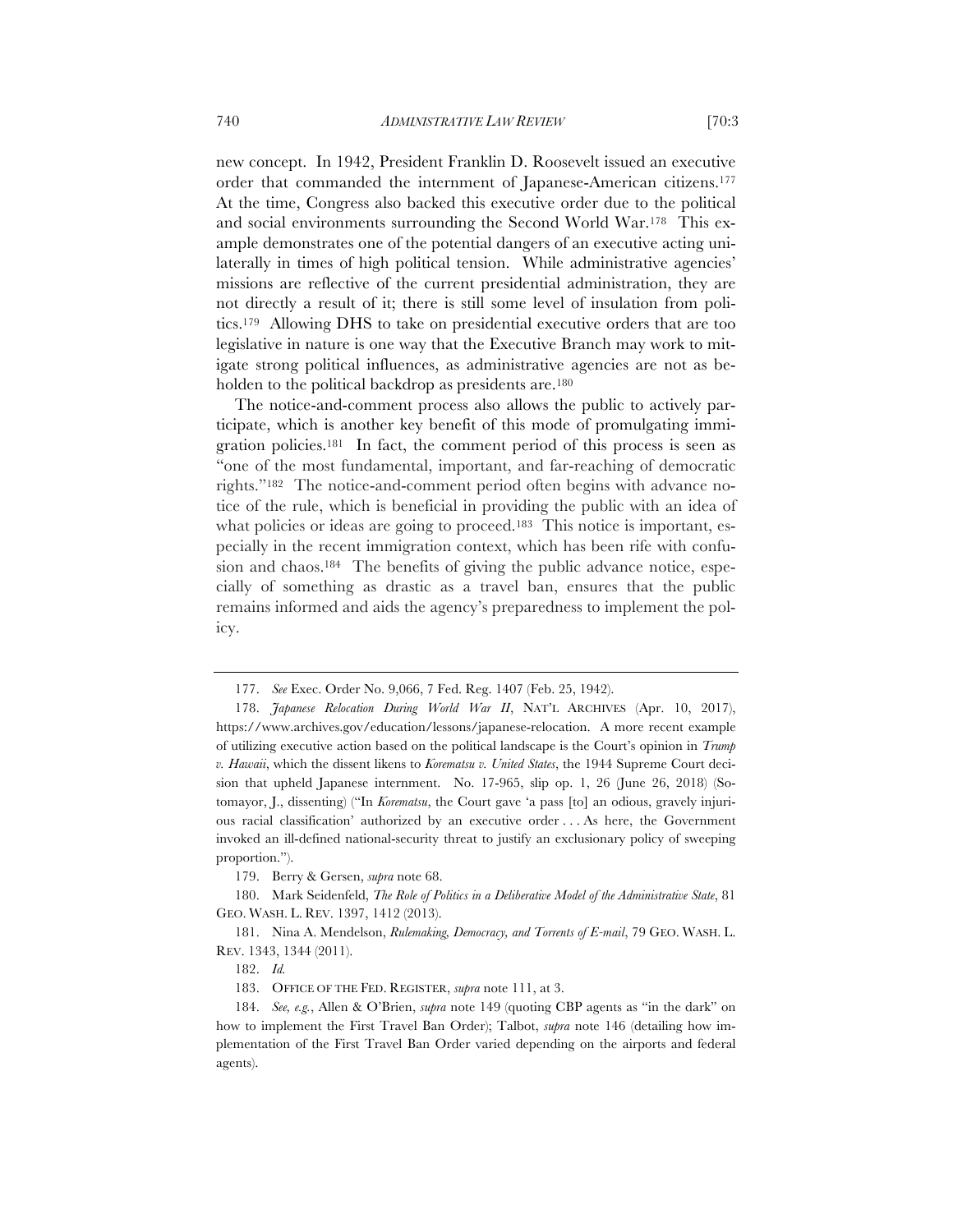While it is true that agencies do not have to incorporate every comment

they receive into the final rule,<sup>185</sup> this possibility does not undercut the importance of the concepts of public engagement and participatory governance that form the root of United States government and politics.186 The notice-and-comment process requires agencies to describe their reasoning behind the final promulgated rule, which introduces a level of accountability and openness.187 While the online comment system is not perfect,188 it still provides an opportunity for people to participate, whereas there is no opportunity for citizens to comment on presidential executive orders and other actions before their implementation. Further, due to FOIA considerations, the public does not have access to the reasoning behind certain presidential documents and decisions, whereas a brief description of the final rule should provide some of the agency's reasoning.189 If agencies complete this task properly and include a significant description with their final rule, then they are aiding the process of public engagement by informing the public of useful information and educational materials about the policy.190

A good example of the importance of public participation relates to the Duke Memo, which was released among great confusion over what the Trump Administration's policy on DACA would be.191 The Duke Memo stated that the program would not be fully rescinded for six more months, but gave no opportunity for either Dreamers or supporters of Dreamers to give their input before or after its implementation.192 Without a proper no-

187. OFFICE OF THE FED. REGISTER, *supra* note 111, at 7.

188. Jennifer Shkabatur, *Transparency With(out) Accountability: Open Government in the United States*, 31 YALE L. & POL'Y REV. 78, 94–98 (2012) (describing some pitfalls of Regulations.gov, the website where people can comment on proposed rules).

189. *See generally* Shields, *supra* note 34 (describing which EOP offices are exempt from FOIA).

190. Bull, *supra* note 186, at 627.

191. During his campaign and after his election, President Trump gave varying statements about the DACA program, which left Dreamers in a state of constant uncertainty until the rescission was announced. *Compare* Alan Gomez, *Trump Tells DREAMers to "Rest Easy"—But One in Mexico Can't*, USA TODAY (Apr. 21, 2017, 6:27 PM), https:// www.usatoday.com/story/news/world/2017/04/21/trump-tells-dreamers-to-rest-easy-

responds-to-juan-manuel-montes-case/100757434/ (describing the positive things President Trump has said about Dreamers and immigration), *with* Eric Bradner, *7 Lines that Defined Trump's Immigration Speech*, CNN (Sept. 1, 2016, 10:34 AM), http://www.cnn.com/2016/ 08/31/politics/donald-trump-immigration-top-lines/index.html (noting the negative language President Trump has used to describe immigration and immigrants).

192. Duke Memo, *supra* note 20.

<sup>185.</sup> OFFICE OF THE FED. REGISTER, *supra* note 111, at 6.

<sup>186.</sup> *See* Reeve T. Bull, *Making the Administrative State "Safe for Democracy": A Theoretical and Practical Analysis of Citizen Participation in Agency Decisionmaking*, 65 ADMIN. L. REV. 611, 624 (2013) ("The drafters of the American Constitution . . . sought to implement a government that relied on representation to integrate the will of the people into government decisionmaking.").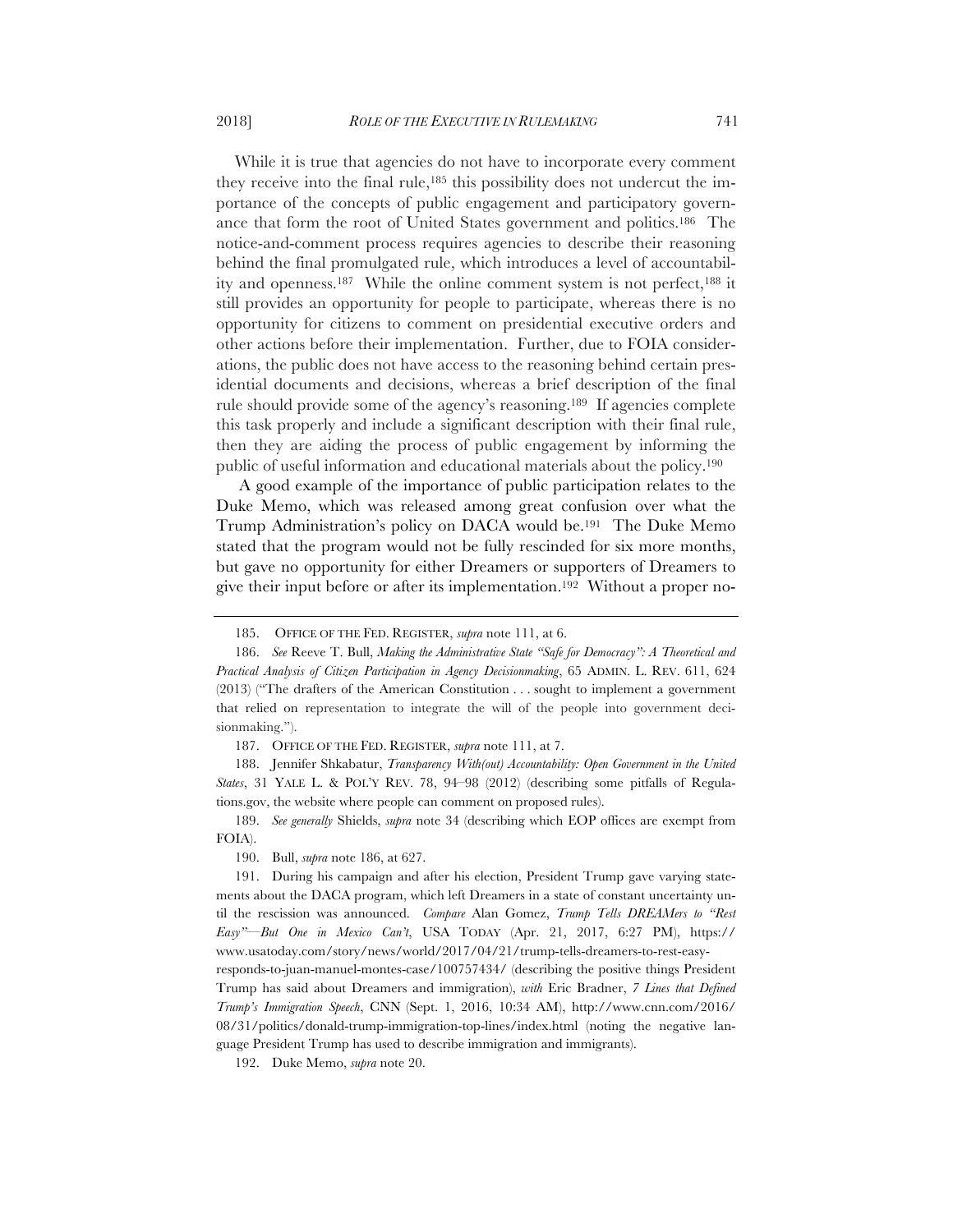tice-and-comment rulemaking process, the public was both unaware of the details and far-reaching consequences of the Duke Memo before its release, and actual beneficiaries of the program were not able to detail their opinions in a government-operated space.193 They have had no opportunity to let their voices be directly heard through the notice-and-comment process; while there are other methods for individuals to make their opinions known, notice-and-comment rulemaking would be the most effective because it is the most direct and a procedure with which the agency is already familiar.194

Despite the benefits of this rulemaking process, issuing immigration policies through notice-and-comment rather than executive action is a more time-consuming process for the President to undertake.195 However, for roughly thirty years, neither Congress nor the President has been able to enact real change in the field of immigration law, which has caused a variety of problems.196 This Comment suggests a change to procedures that are already in place. The law already requires that the President submit executive orders for publication in the *Federal Register*.197 Extending this process one step further and opening certain executive orders for public comment is one way to ensure accountability of the executive to the populace. Further, by creating a notice-and-comment process for immigration executive orders, DHS's regulatory implementation of rules will go more smoothly. This process will require DHS to follow all the procedures of notice-andcomment, including setting out a general statement of basis and purpose for final rules.198 This requirement provides more clarity about the basis of an agency's purpose for both the agency itself and the public. Therefore, unlike the chaos that erupted following the abrupt First Travel Ban Order,<sup>199</sup> the Department will be better prepared and more aware of the public perception of certain policies so that it may be able to not only implement its laws more effectively but know how to respond to public criticism and explain its actions properly if there are complaints.

# V. CONCLUSION

Although U.S. immigration law is in dire need of reform, neither Con-

<sup>193.</sup> Hemel, *supra* note 96.

<sup>194.</sup> *See* OFFICE OF THE FED. REGISTER, *supra* note 111.

<sup>195.</sup> *Id.* (stating that the notice-and-comment period may take anywhere from 30 to 180 days).

<sup>196.</sup> *See, e.g.*, Nakamura, *supra* note 2 (noting that Congress has not made significant immigration reform in over twenty-five years); DeBonis & Werner, *supra* note 2 (detailing the recent government shutdowns); *supra* Section III.B (describing the issues with constant executive action in the field of immigration law).

<sup>197.</sup> *See* Federal Register Act, 44 U.S.C. § 1502 (2012).

<sup>198.</sup> *See* 5 U.S.C. § 553(b)(1)–(3).

<sup>199.</sup> *See* Talbot, *supra* note 146; Allen & O'Brien, *supra* note 149.